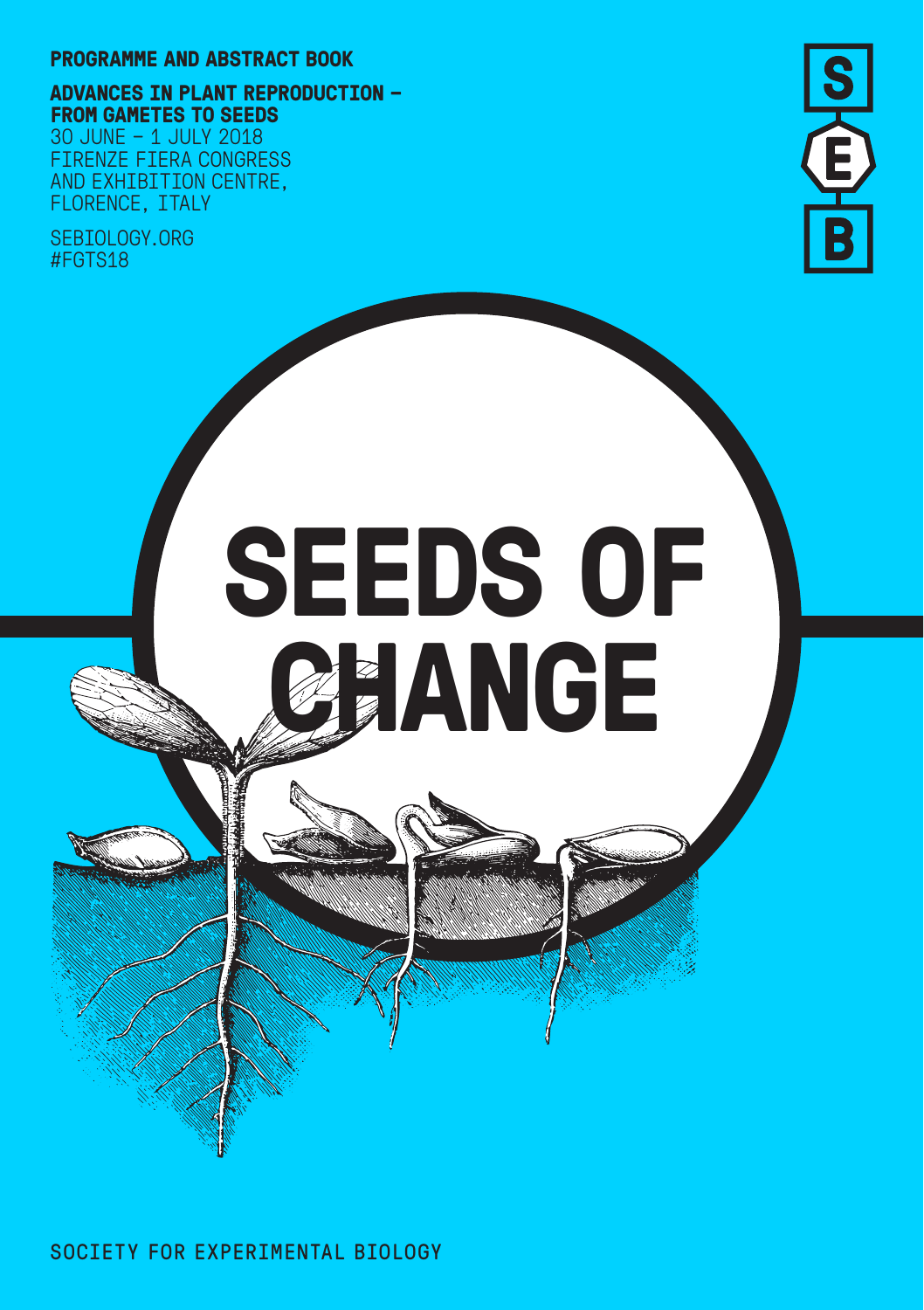### **ADVANCES IN PLANT REPRODUCTION – FROM GAMETES TO SEEDS**

| 1. DELEGATE INFORMATION    | 02 |
|----------------------------|----|
| 2. PROGRAMME               | 03 |
| 3. POSTER SESSION          | 07 |
| 4. ABSTRACTS               | 08 |
| <b>5. POSTER ABSTRACTS</b> | 21 |
| 6. AUTHOR INDEX            | 25 |

#### **ORGANISED BY:**

**SÍLVIA COIMBRA** UNIVERSITY OF PORTO, PORTUGAL **ANA LÚCIA LOPES** UNIVERSITY OF PORTO, PORTUGAL **ANA MARTA PEREIRA** UNIVERSITY OF MILAN, ITALY

**SPONSORED BY:**

Journal of Experimental **Botany**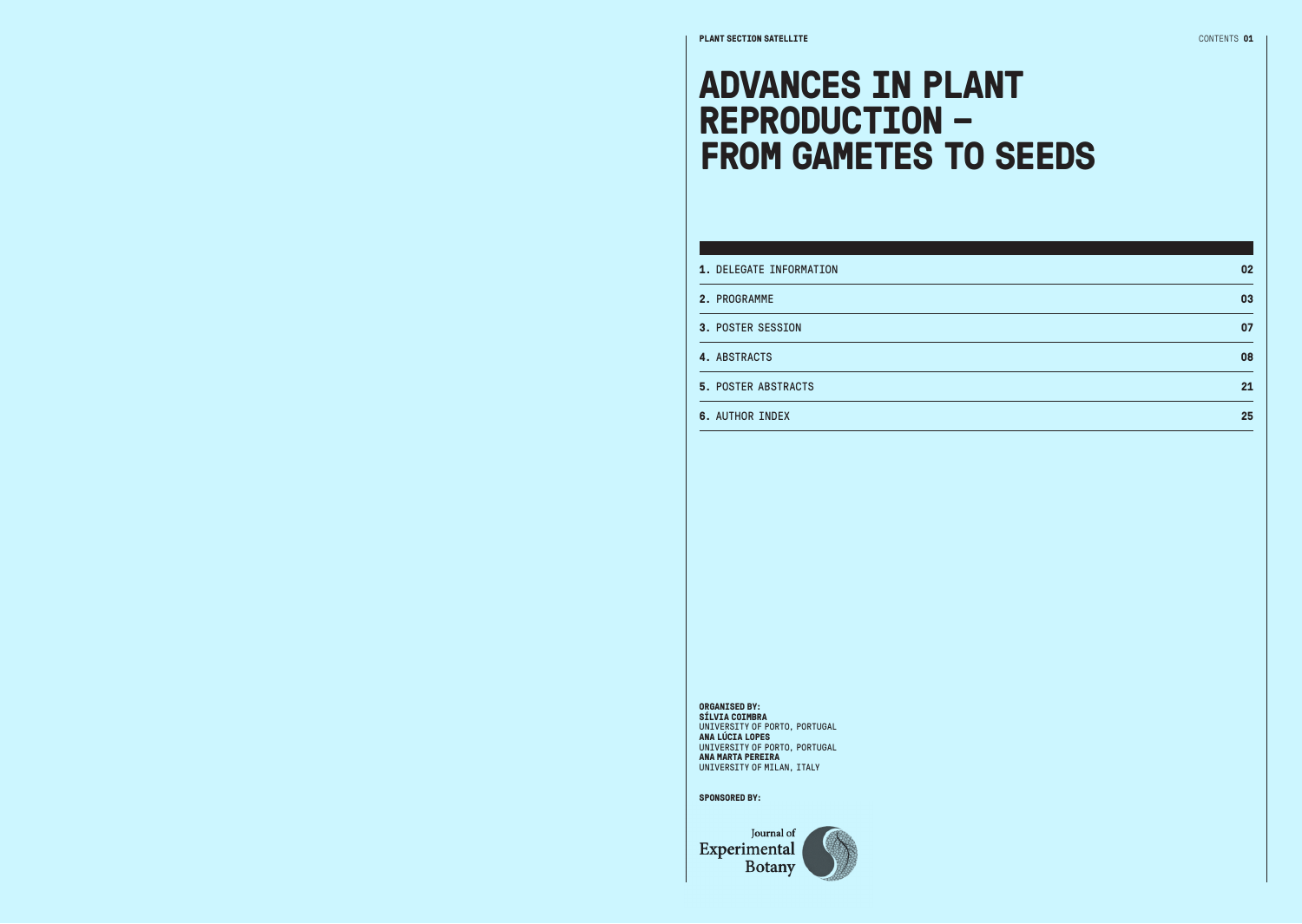**DELEGATE** 

## **PROGRAMME**

#### BADGES

Name badges contain a barcode which will be scanned on entry to record attendance at meeting for SEB administrative purposes only. Each badge barcode contains the following information which has been supplied during the registration process: full name, institution and email address.

**INFORMATION**

Badges must be worn for the duration of the meeting, both for security purposes and catering identification.

#### CATERING

Lunch and refreshments during the satellite meeting are included in your registration fee and will be served in the breakout area located on the ground floor of Palazzo Affari.

#### CERTIFICATE OF ATTENDANCE

Delegates requiring a certificate of attendance should visit the SEB registration desk on their departure or by email from admin@sebiology.org

#### VENUE

Firenze Fiera Congress and Exhibition Centre Piazza Adua, 1, 50123, Firenze FI, Italy Tel: +39 055 49721 Web: www.firenzefiera.it/en/

The scientific sessions will be taking place in room Adua 1 located on the first floor in Palazzo Affari.

#### WI-FI INTERNET ACCESS

Internet access is available during the meeting and free of charge. Log in details will be available at the registration desk.

#### LIABILITY

Neither the Society for Experimental Biology nor the Firenze Fiera Congress and Exhibition Centre will accept responsibility for damage or injury to persons or property during the meeting. Participants are advised to arrange their own personal health and travel insurance.

#### PHOTOGRAPHY

No photographs are to be taken of the speakers and their slides during the satellite meeting unless consent is given by the speaker.

*\*Please note: The SEB will be taking photos during the event for promotional purposes. If you have any concerns, please visit the SEB registration desk.*

#### POSTER SESSIONS

The poster sessions will be taking place in the breakout area between 16:45 – 17:45 on 30 June and 16:45 – 18:00 on 1 July. Poster presenters are invited to hang their poster on arrival (Velcro will be provided) and are asked to remove their posters by 18:00 on 1 July. Any posters left behind will be disposed of.

#### **REGISTRATION**

The registration desk will be open during the hours of the meeting and a SEB staff member will be on hand during the refreshment and lunch breaks should you require any assistance.

#### SOCIAL MEDIA

We're looking to increase the conversation at the meeting using: **#SEBAMM @SEBiology www.facebook.com/SEBiology** 

#### SATURDAY 30 JUNE

#### **08:45** REGISTRATION

**09:30**

**Welcome and introduction Sílvia Coimbra**  Meeting organising committee

**SESSION 1 OVULE DEVELOPMENT -**GERMLINE DEVELOPMENT AND FUNCTION

**CHAIR:**SÍLVIA COIMBRA

#### **10:00 Prof Lucia Colombo**  *Università degli Studi di Milano, Italy* Molecular mechanisms controlling ovule development in Arabidopsis PS18.1

#### **10:30 Dr Matthew R Tucker**

*The University of Adelaide, Australia* Activating the female germline during Arabidopsis and barley ovule development PS18.2

#### **11:00** REFRESHMENT BREAK/POSTERS

#### **11:30**

**Dr Daphné Autran**  *IRD - University of Montpellier, France* Role of early ovule architecture in female germ cell fate establishment PS18.3

#### **11:45 Miss Sara C M Pinto**

*Sexual Plant Reproduction and Development lab, Faculty of Sciences, University of Porto, Portugal* Deciphering the cellular communication during early ovule development PS18.4

### **12:00**

#### **Dr Malgorzata Gutkowska**  *Institute of Biochemistry and Biophysics PAS, Poland* Rab-dependent vesicular traffic is indispensable for maternal control of male and female gametophyte development but not for embryo development of *Arabidopsis thaliana* PS18.5

#### **12:15**

**Sebastien Andreuzza**  *University of Cambridge, United Kingdom* Elucidating the genetic and developmental controls of germline formation and differentiation in plants PS18.6

#### **12:30** LUNCH/POSTERS

### **13:45**

#### **Dr Aureliano Bombarely**  *Virginia Tech, United States*

Genetic insights of the modification of the reproduction mechanisms during plant domestication PS18.7

#### **14:15**

**Dr Concha Gomez-Mena**  *CSIC, Spain* Overexpression of the tomato *SPOROCYTELESS* ortholog alters reproductive development PS18.8

#### **14:30**

#### **Miss Cindy Callens**

*University of Nottingham, United Kingdom* The effects of heat stress on the reproductive organs of European barley varieties PS18.9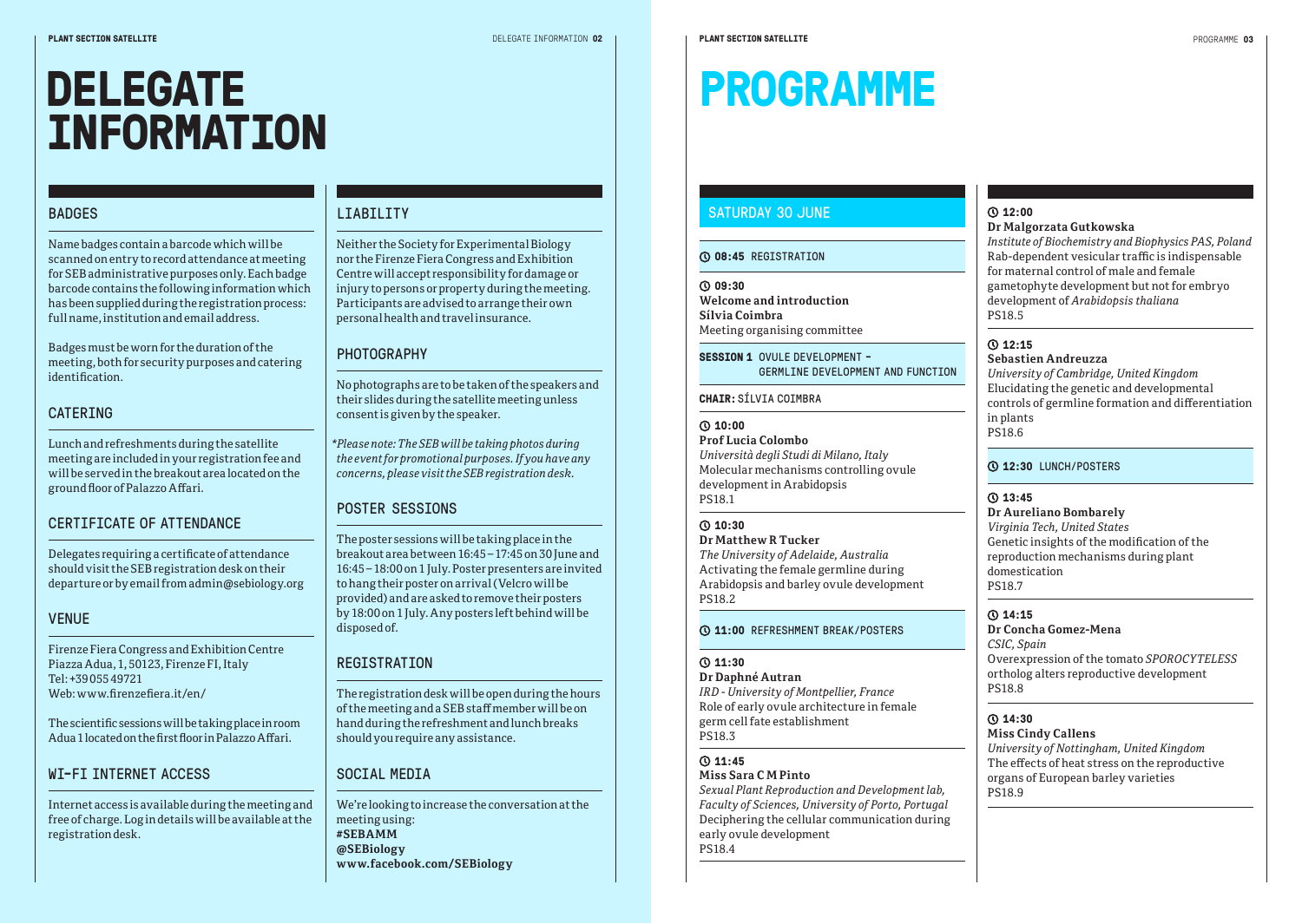## **PROGRAMME**

#### **SESSION 2** POLLEN GERMINATION AND POLLEN TUBE GROWTH - FERTILIZATION AND POLYSPERMY BLOCK

**PROGRAMME**

#### **CHAIR:**LUCIA COLOMBO

#### **14:45**

#### **José Feijó**

*University of Maryland, United States* Ion homeostasis and reproduction: molecular basis and integrative mechanisms PS18.10

#### **15:15**

**Dr Marta A Mendes** *University of Milan, Italy* Synergid cell death in Arabidopsis, a role for Cytokinin PS18.11

#### **15:30**

**Pecha Kucha** Miss Jessy Silva (PS18.12), Rosanna Petrella (PS18.13), Mr Ricardo B Lopes (PS18.14), Mário L Costa (PS18.15)

#### **15:40** REFRESHMENT BREAK/POSTERS

#### **16:15**

**Ana Marta Pereira** *Universitá degli Studi di Milano, Italy* Lost highway: a pistil & pollen tube love story PS18.16

#### **16:30**

#### **Amal J Johnston** *Jacobs University, Germany; University of Heidelberg, Germany* A higher-order transcription factor network governs egg cell differentiation and stress homeostasis in *Arabidopsis*

PS18.17

**16:45** POSTER SESSION 1

#### **17:45** END OF DAY 1

#### SUNDAY 1 JULY

#### **08:30** REGISTRATION

#### **CHAIR:**CRISTINA FERRANDIZ

#### **09.00**

**Dr Pilar S Testillano**  *Biological Research Center CIB-CSIC, Spain* Microspore embryogenesis: unravelling the determinant factors of cell totipotency for crop improvement PS18.18

#### **09:30**

**Prof Sílvia Coimbra** *Faculdade de Ciências Universidade do Porto, Portugal* AGPs as markers for phragmoplast assembly during *Quercus suber* microsporogenesis PS18.19

#### **09:45**

**Dr Maria Manuela R Costa** *BioISI University of Minho, Portugal* Chromatin remodelling during the progamic phase of *Quercus suber* PS18.20

**SESSION 3** EMBRYOGENESIS AND ENDOSPERM DEVELOPMENT - SEED AND FRUITT DEVELOPMENT

#### **CHAIR:**SIMONA MASIERO

**10:00 Cristina Ferrandiz** *Instituto de Biología Molecular y Celular de Plantas, CSIC-UPV, Spain* A stylish story of carpel evolution PS18.21

#### **10.30**

**Dr Varvara E Tvorogova**  *Saint Petersburg State University, Russia MtWOX9-1* gene in the somatic embryogenesis in *Medicago truncatula* PS18.22

#### **10:45**

**Pecha Kucha**  Mr Márcio FM Couto (PS18.23), Mr Luís F C Póvoas (PS18.24), Dr Mara Cucinotta (PS18.25), Dr Silvia Manrique (PS18.26)

#### **10:55** REFRESHMENT BREAK/POSTERS

#### **11:30**

**Mr Meisam Nazari** 

*Georg-August University of Göttingen, Germany* Response of soybean and common bean seeds to ultrasound PS18.27

#### **11:45**

**Ms Ana Lopes** *Faculdade de Ciências da Universidade do Porto, Portugal* Stay stick: how to fit each tile in the SEEDSTICK TF control frame? PS18.28

### **12:00**

**Prof Simon J Hiscock**  *Department of Plant Sciences, University of Oxford, United Kingdom* Stigma surface components and their role(s) in sexual plant reproduction PS18.29

#### **12:30** LUNCH/POSTERS

#### **CHAIR:**PILAR TESTILLANO

### **13:45**

**Dr Emidio Albertini**  *Dept. of Agricultural Food and Environmental Sciences, University of Perugia, Italy* APOSTART: a candidate gene involved in embryo progression and parthenogenesis PS18.30

#### **14:15**

**Dr Martina Juranic**  *CSIRO Agriculture and Food, Australia* Too many mothers in a gamma-irradiated mutant of apomictic *Hieracium praealtum* PS18.31

#### **14:30**

#### **Duarte D Figueiredo**

*Swedish University of Agricultural Sciences and Linnean Center for Plant Biology, Sweden* Auxin regulates endosperm cellularisation in Arabidopsis PS18.32

#### **14:45**

**Dr Clément Lafon Placette** *Department of Botany Charles University in Prague, Czech Republic* Evolution of hybridisation barriers along

Arabidopsis lineages: the case of hybrid seed lethality PS18.33

#### **15:00**

**Mr Buzi Raviv**  *Ben Gurion University, Israel* Novel insights into the function of dead organs enclosing embryos of angiosperms PS18.34

#### **15:15** REFRESHMENT BREAK/POSTERS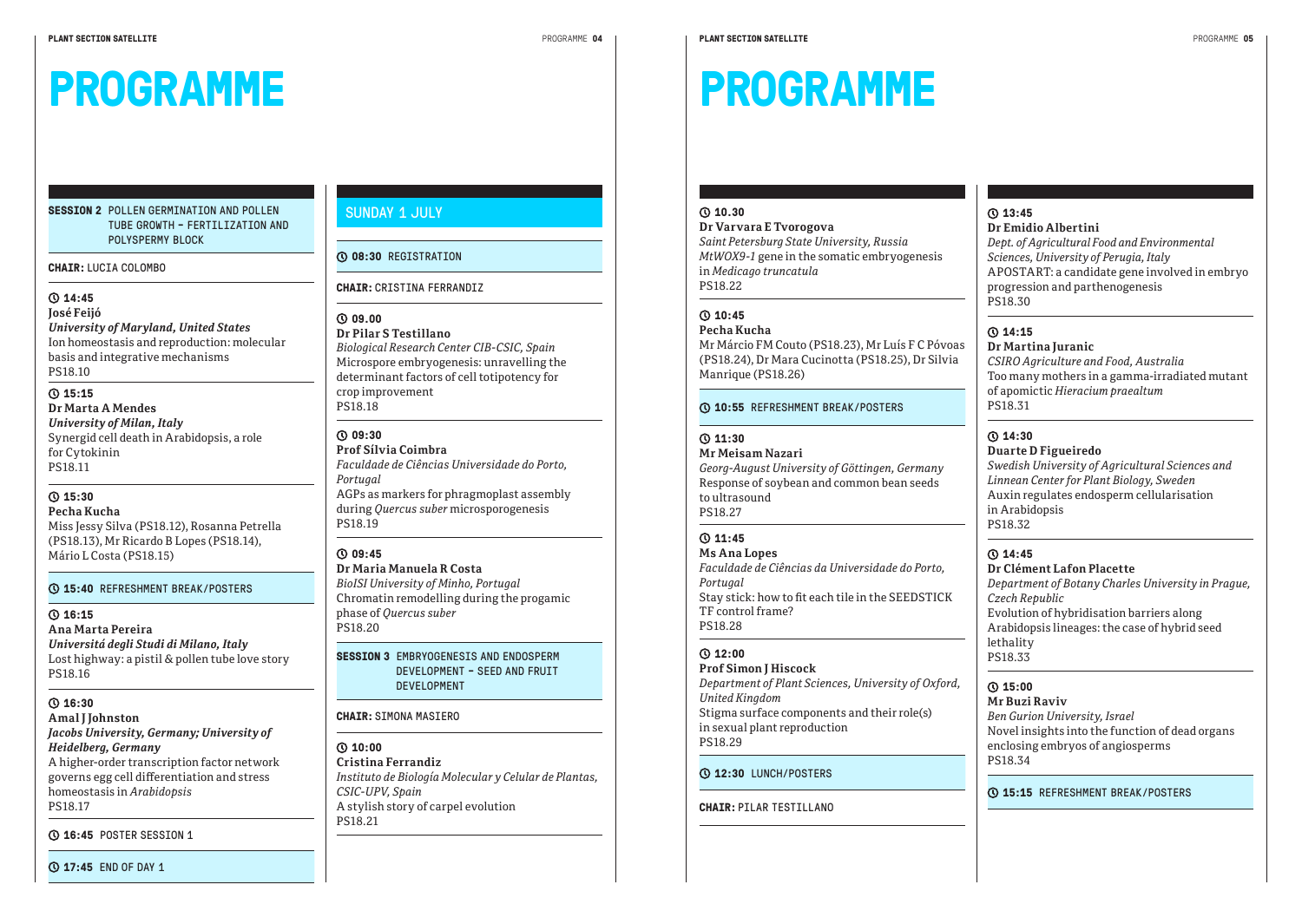## **PROGRAMME**

#### *University of Milan, Italy* A FRUIT-TALK PS18.35

**Dr Simona Masiero**

**15:45** 

**16:15** 

**Ms Elina A Potsenkovskaya** *Saint Petersburg State University, Russia* NF-Y genes in *Medicago truncatula* somatic embryogenesis PS18.36

**16:30** CLOSING REMARKS AND DISCUSSION

**16:45** POSTER SESSION 2 AND FAREWELL PORT WINE TASTING

**18:00** CLOSE OF MEETING

## **POSTER SESSIONS 30 JUNE AND 1 JULY**

**Miss Jessy Silva**  *Faculdade de Ciências da Universidade do Porto, Portugal* Unravelling the importance of FLA5 (Fasciclin-like Arabinogalactan Protein 5) in Arabidopsis reproduction PS18.12

**Rosanna Petrella**  *University of Milan, Italy* BASIC PENTACYSTEINE PROTEINS control septum formation during carpel development in *Arabidopsis thaliana* PS18.13

**Mr Ricardo B Lopes**  *Faculty of Sciences of the University of Porto, Portugal* Development and characterisation of knock-down RNAi and promoter-induced GUS expression lines for Arabinogalactan Protein 20 (AGP20) in *Arabidopsis thaliana* PS18.14

**Mário L Costa**  *Faculdade de Ciências da Universidade do Porto, Portugal* Fasciclin-like Arabinogalactan Proteins expression pattern during seed development is highly conserved across species PS18.15

**Mr Márcio FM Couto**  *Faculty of Sciences of the University of Porto, Portugal* Fasciclin-like arabinogalactan proteins involved in plant reproduction: an analysis from *Quercus* to *Arabidopsis* PS18.23

**Mr Luís F C Póvoas**  *Department of Biology Faculty of Sciences of the University of Porto, Portugal* Expression of allergens in *Betula pendula* pollen under atmospheric pollution influence PS18.24

**Dr Mara Cucinotta**  *Dipartimento di Bioscienze, Università degli Studi di Milano, Italy* VPS13 is involved in the miRNA-dependent translational repression pathway required for ovule development in *Arabidopsis thaliana* PS18.25

**Dr Silvia Manrique**  *Universitá degli Studi di Milano, Italy* Regulation of sporogenesis through auxindependent pathways PS18.26

**Amal J Johnston**  *Jacobs University, Germany; University of Heidelberg, Germany* BYEPASS - A robust and versatile homology- (in)dependent multi-fragment assembly for functional transgenesis PS18.37

**Amal J Johnston**  *Jacobs University, Germany; University of Heidelberg, Germany Boechera* revisited: developmental heterochrony and epigenetically coordinated transcriptional rewiring underlie apomixis PS18.38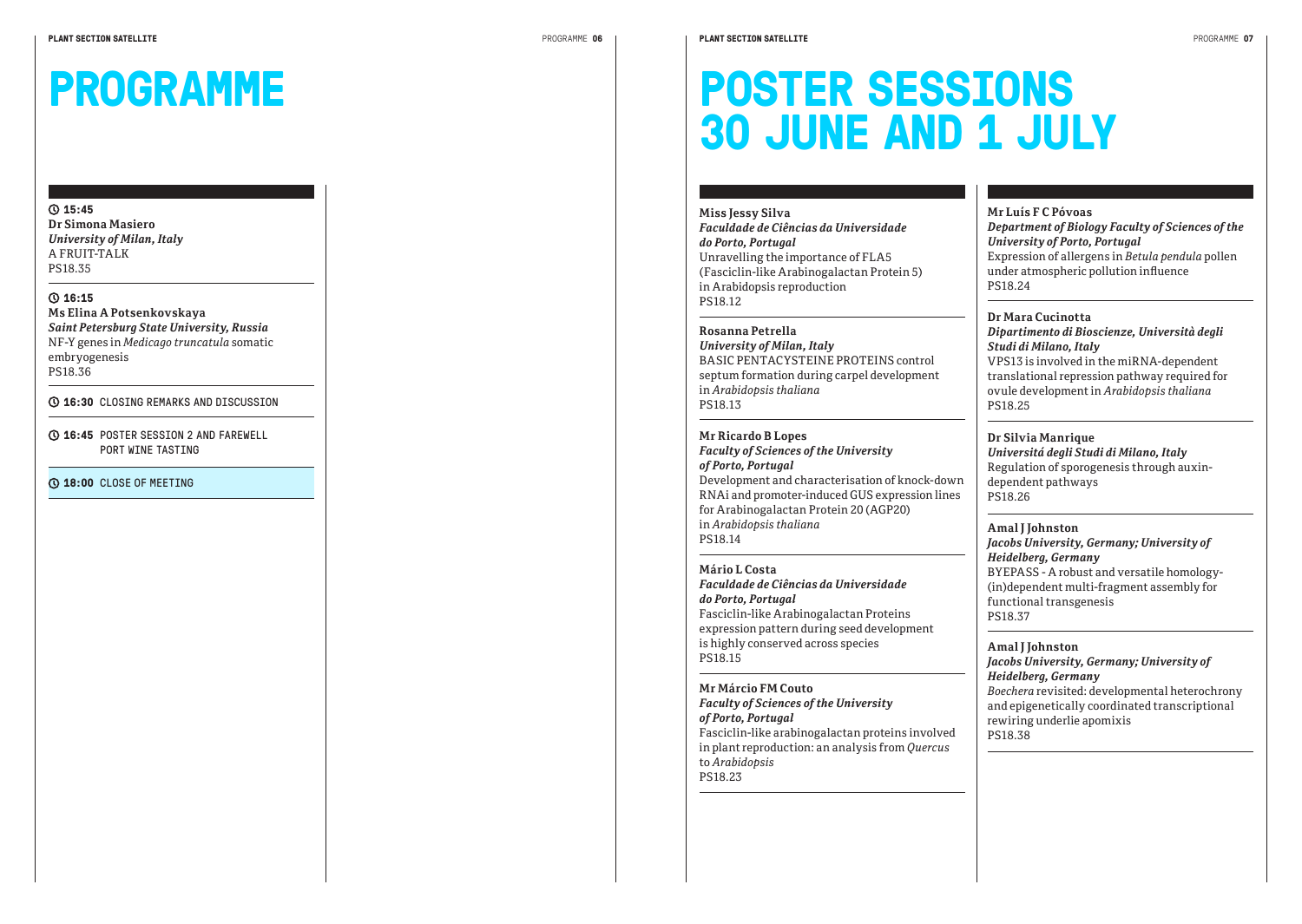### **ADVANCES IN PLANT REPRODUCTION – FROM GAMETES TO SEEDS**

#### **PS18.1** MOLECULAR MECHANISMS CONTROLLING OVILLE DEVELOPMENT IN ARABIDOPSIS

#### **SATURDAY 30 JUNE 2018** (2018)

LUCIA COLOMBO (UNIVERSITÀ DEGLI STUDI DI MILANO, ITALY), ANDREA GUAZZOTTI (UNIVERSITÀ DEGLI STUDI DI MILANO, ITALY), MARA CUCINOTTA (UNIVERSITÀ DEGLI STUDI DI MILANO, ITALY), ALEX CAVALLERI (UNIVERSITÀ DEGLI STUDI DI MILANO, ITALY), VERONICA GREGIS (UNIVERSITÀ DEGLI STUDI DT MTI ANO, TTALY)

#### LUCIA.COLOMBO@UNIMI.IT

Ovules are highly complex structures that upon double fertilization develop into seeds. The determination of ovule identity and number is therefore essential to ensure progeny. We have investigated the role of auxin and cytokinins and their cross talk in the determination of ovule number and ovule development. One of the transcription factors that play an important role in ovule development is the Auxin Response Factor Monopteros (MP). We have created two CRISPR CAS9 *mp* mutant alleles to study the role of MP during ovule development. The mutants have been fully characterised and the data presented. Furthermore the network controlled by MP and the transcriptional and post-transcriptional regulation of MP during ovule development will be discussed.

#### **PS18.2** ACTIVATING THE FEMALE GERMLINE DURING ARABIDOPSIS AND BARLEY OVULE DEVELOPMENT

- **SATURDAY 30 JUNE 2018** (2018)
- MATTHEW R TUCKER (THE UNIVERSITY OF ADELAIDE, AUSTRALIA), LAURA G WILKINSON (THE UNIVERSITY OF ADELAIDE, AUSTRALIA), DAYTON C BIRD (THE UNIVERSITY OF ADELAIDE, AUSTRALIA), WENG H LEONG (THE UNIVERSITY OF ADELAIDE, AUSTRALIA)

#### MATTHEW.TUCKER@ADELAIDE.EDU.AU

Female gamete formation in flowering plants initiates in the ovule, where a pool of somatic cells give rise to a single germline cell. Germline establishment is a fundamental prerequisite for seed development, but is poorly understood due to the location of progenitor cells deep within the flower. We have been investigating this process in dicot and monocot models using cell-type specific methodologies. Our approach is providing novel molecular, compositional and morphometric insight into the mechanistic basis and evolutionary conservation of germline formation, and identifying potential targets for crop improvement strategies.

#### **PS18.3 ROLE OF FARLY OVULF** ARCHITECTURE IN FEMALE GERM CELL FATE ESTABLISHMENT

#### **SATURDAY 30 JUNE 2018** (2018)

**C** DAPHNÉ AUTRAN (IRD - UNIVERSITY OF MONTPELLIER, FRANCE), CÉLIA BAROUX (UNIVERSITY OF ZÜRICH, SWITZERLAND), ETHEL MENDOCILLA-SATO (UNIVERSITY OF ZÜRICH, SWITZERLAND), ELVIRA HERNANDEZ-LAGANA (IRD - UNIVERSITY OF MONTPELLIER, FRANCE), THOMAS VAIN (IRD - UNIVERSITY OF MONTPELLIER, FRANCE), GABRIELLA MOSCA (UNIVERSITY OF ZÜRICH, SWITZERLAND), DANIEL GRIMANELLI (IRD - UNIVERSITY OF MONTPELLIER, FRANCE), CÉLIA BAROUX (UNIVERSITY OF ZÜRICH, SWITZERLAND)

#### DAPHNE.AUTRAN@IRD.FR

During plant early ovule development, the somatic-toreproductive transition establishes the female germ cell initial or MMC, committed to meiosis. Despite considerable progress in deciphering genetic and epigenetic contributions to MMC fate establishment, we lack a precise description of the associated morphogenetic events in the ovule primordium. This question can now be addressed thanks to the advent of non-invasive, high-resolution 3D imaging and image processing techniques, combined to functional approaches. In addition, with its relatively simple structure, consisting of c.a. 10 cells at emergence and c.a. 100 cells at mature MMC stage, the Arabidopsis ovule primordium offers an attractive 3D object to create tissue models capturing informative patterning rules. Our first results suggest that cell division and growth patterns are dynamic during early ovule development. Genetic alteration of anisotropic cell growth and cell geometry lead to defects in the regionalisation of cell divisions and to the formation of multiple MMCs. Conversely, mutations in different pathways known to alter MMC unicity also change cell proliferation patterns. We further hypothesize that auxin response and signalling may contribute patterning instructions influencing MMC fate.

#### **PS18.4 DECTPHERING THE CELLULAR** COMMUNICATION DURING EARLY OVULE DEVELOPMENT

#### **SATURDAY 30 JUNE 2018** 11:45

SARA C M PINTO (SEXUAL PLANT REPRODUCTION AND DEVELOPMENT LAB, FACULTY OF SCIENCES, UNIVERSITY OF PORTO, PORTUGAL), MATTHEW TUCKER (PLANT DEVELOPMENTAL GENETICS LAB, UNIVERSITY OF ADELAIDE, AUSTRALIA), SÍLVIA COIMBRA (BIOSYSTEMS AND INTEGRATIVE SCIENCES INSTITUTE, FACULTY OF SCIENCES, UNIVERSITY OF PORTO, PORTUGAL)

#### @ SARAPTNTOMENDES94@GMATL.COM

The European consortium SEXSEED (H2020-MSCA-RISE-2015) was conceived to increase the knowledge on seed development. Its main goal is to assemble the regulatory network controlled by *SEEDSTICK (STK)*, a D-class MADS box transcription factor. *STK* is considered the master regulator of ovule and seed development. During ovule development, *STK* is expressed early on, when the ovule is a finger-like structure, and along all development. However, *STK* known functions are related with successful fertilization and post-fertilization events. We aimed at understanding how *STK* controls early ovule development. Morphological and genetic analysis of *stk* ovules, point that regulates female germline development, notably, by interfering with cellular identity perhaps through an epigenetic mechanism.

It is known that *STK* directly regulates the expression of two *(REM)* transcription factors to confer identity to the synergids and antipodals in the embryo sac. Analysing previously obtained MMC and nucellus microarray data we propose that *REM24* may be regulated by *STK* during early ovule development, influencing germline development. Gene expression analysis shows that *STK* can regulate *REM24* expression. We wish to understand whether *REM24* is the molecular puzzle piece fitting STK in the genetic model of germline development. Therefore, *rem24* mutants are being characterised in order to establish a relation with *STK* and the female germline formation pathway.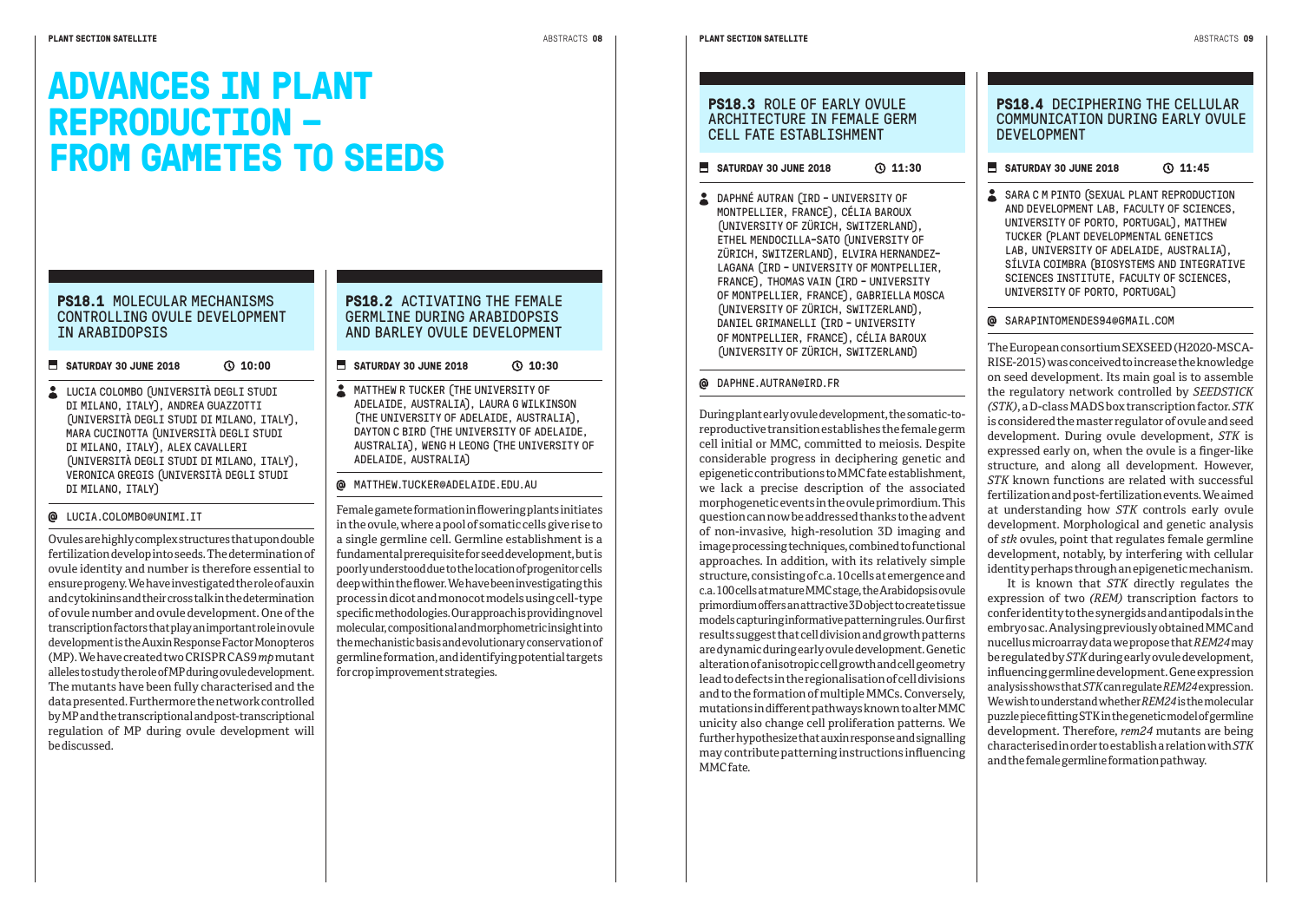#### **PS18.5 RAB-DEPENDENT VESTCULAR** TRAFFIC IS INDISPENSABLE FOR MATERNAL CONTROL OF MALE AND FEMALE GAMETOPHYTE DEVELOPMENT BUT NOT FOR EMBRYO DEVELOPMENT OF **ARABIDOPSIS THALIANA**

#### **SATURDAY 30 JUNE 2018 32:00**

**A** MALGORZATA GUTKOWSKA (INSTITUTE OF BIOCHEMISTRY AND BIOPHYSICS PAS, POLAND), JOANNA ROJEK (UNIVERSITY OF GDANSK, POLAND), JULITA NOWAKOWSKA (UNIVERSITY OF WARSAW, POLAND), MARTA WNUK (INSTITUTE OF BIOCHEMISTRY AND BIOPHYSICS PAS, POLAND), MALGORZATA LICHOCKA (INSTITUTE OF BIOCHEMISTRY AND BIOPHYSICS PAS, POLAND), JERZY BOHDANOWICZ (UNIVERSITY OF GDANSK, POLAND), EWA SWIEZEWSKA (INSTITUTE OF BIOCHEMISTRY AND BIOPHYSICS PAS, POLAND)

#### GOSIAG@IBB.WAW.PL

Eukaryotic cells rely on accuracy and efficiency of vesicular traffic. Key molecules providing  $s$ pecificity of formation of a vesicle and subsequently its recognition and fusion with the acceptor membrane are Rab proteins. Rabs are anchored to membranes by covalently linked geranylgeranyl group(s). This posttranslational modification is catalyzed by Rab geranylgeranyl transferase (RGT).

We discovered that *Arabidopsis* plants with mutations in the gene encoding beta subunit of RGT *(rgtb1)* have seriously disordered female gametogenesis and this effect is of maternal origin. Decreased Rab geranylgeranylation leads to mislocalization of PIN-1 protein around growing gametophyte followed by defective auxin responses. Additionally large callose deposits result in ovule degeneration. Male gametogenesis is disturbed as well in *rgtb1* plants leading to almost-complete sterility of the pollen. Deposits of callose and abnormal exine sculpturing are observed. Defects in male gametogenesis result from aberrant tapetum structure and function on maternal plant. Surprisingly, pollination of *rgtb1* mutant with WT pollen gives normally developing heterozygous embryos and only minor malformation of the seeds. The plants germinate and grow normally. This suggests that communication between maternal plant and developing gametophytes relies strongly on vesicular traffic. On contrary, proper Rab cycling in maternal plant is dispensable for developing embryo.

This work was supported by Polish NCN grant UMO-2016/21/D/NZ3/02615 to MG.

#### **PS18.6 ELUCIDATING THE GENETIC** AND DEVELOPMENTAL CONTROLS OF GERMLINE FORMATION AND DIFFERENTIATION IN PLANTS

- **SATURDAY 30 JUNE 2018** 12:15
- SEBASTIEN ANDREUZZA (UNIVERSITY OF CAMBRIDGE, UNITED KINGDOM), ARTEMIS PERRAKI (UNIVERSITY OF CAMBRIDGE, UNITED KINGDOM)

#### SEA60@CAM.AC.UK

Sexual reproduction relies on the formation of specialised sex cells, the gametes, which give rise to a new individual upon fertilisation. Gametes differentiate from precursors that acquire a reproductive fate, the germ cells, and which undergo meiosis to produce haploid cells with re-assorted genetic material. Because of the difficulty to access germ cells, we know very little about the genetic and developmental mechanisms in plants that control their formation and differentiation - which ultimately governs fertility. Here we present our preliminary results in developing a method to isolate male and female germ cells on a large scale, for direct characterisation in the model plant *Arabidopsis thaliana.* In parallel, we also take a classical genetic approach, and identified a new function critical for male meiosis. Our preliminary work paves the way to elucidate the regulatory mechanisms of plant germline differentiation, which should lead to innovative applications for plant breeding programmes.

#### **PS18.7** GENETIC INSIGHTS OF THE MODIFICATION OF THE REPRODUCTION MECHANISMS DURING PLANT DOMESTICATION

#### **SATURDAY 30 JUNE 2018** 13:45

AURELIANO BOMBARELY (VIRGINIA TECH, UNITED STATES), TOMAS HASING (VIRGINIA TECH, UNITED STATES), SILVIA MANRIQUE (UNIVERSITÀ DEGLI STUDI DI MILANO, ITALY), CHENMING CUI (VIRGINIA TECH, UNITED STATES), LUCIA COLOMBO (UNIVERSITÀ DEGLI STUDI DI MILANO, ITALY), DAVID HAAK (VIRGINIA TECH, UNITED STATES), DAVID ZAITLIN (UNIVERSITY OF KENTUCKY, UNITED STATES)

AUREBG@VT.EDU

### Domestication can be defined as the process of adapting wild plants and animals for human use. The usability of these species is linked to the selection of specific

traits such as flower morphology, fruit size or yield. The selection of these traits can affect directly and indirectly the plant reproduction mechanisms. For example, the selection of subtle phenotypic variations such as flower colour can produce a switch in the pollinator. Other traits such as fruit size can be associated to polyploidy, that in some cases such as triploid bananas, causes sterility and the abolition of the sexual reproduction. Florist's gloxinia *(Sinningia speciosa)* is an excellent model to study plant domestication using genomic tools. This herbaceous perennial species from the Gesneriaceae family is endemic to the Atlantic coastal forest of southeastern Brazil. John Fyfe developed the first hybrid in 1845 and since then, the intense breeding has produced a wide range of different phenotypes, mainly affecting the flower morphology and corolla colour. Selection of actinomorphic flowers and double corollas where stamens or nectaries have been transformed in petals are the main examples of phenotypes affecting plant reproduction in this species. The QTL analysis of a F2 wild (with zygomorphic flowers) x domesticated (with actinomorphic flowers) population combined with the re-sequencing of 21 different accessions revealed that a mutation in the Cycloidea gene is responsible for actinomorphic/radial flowers.

#### **PS18.8** OVEREXPRESSION OF THE TOMATO *SPOROCYTELESS* ORTHOLOG ALTERS REPRODUCTIVE DEVELOPMENT

- **SATURDAY 30 JUNE 2018** (214:15
- CONCHA GOMEZ-MENA (CSIC, SPAIN), EDELIN M ROQUE (CSIC, SPAIN), Mª JESUS LOPEZ-MARTIN (CSIC, SPAIN), MARICRUZ ROCHINA (CSIC, SPAIN), LUIS A CAÑAS (CSIC, SPAIN), JOSE PIO BELTRAN (CSIC, SPAIN)

#### CGOMEZM@IBMCP.UPV.ES

*HYDRA* gene, the ortholog of the *SPOROCYTELESS/ NOOZLE* gene from Arabidopsis (Rojas-Gracia *et al*., 2017) is involved in the initiation of the sporogenesis and the control of fruit set in tomato. Seedless fruit production is obligate in *hydra* mutants and fruit initiation seems to occur as a consequence of the premature activation of hormonal promoting signals usually originated after pollination and fertilization of

the mature ovule. To further analyse the role of *HYDRA/ SlSPL* during reproductive development we generated tomato plants that overexpressed this gene. The ectopic expression of *HYDRA/SlSPL* during vegetative development strongly reduced plant size. However, leaf number, leaf shape and plant architecture was not altered by the overexpression of this gene in vegetative tissues. During reproductive development *HYDRA/ SlSPL* overexpression modifies flower morphology and reduces plant fertility resulting in a low number of fruits that contain small seeds. Based on these results, we are investigating a possible role for *HYDRA/SlSPL* in the regulation cell size or cell division during gametophyte development.

#### **PS18.9** THE EFFECTS OF HEAT STRESS ON THE REPRODUCTIVE ORGANS OF EUROPEAN BARLEY VARIETIES

#### **SATURDAY 30 JUNE 2018 C** 14:30

CINDY CALLENS (UNIVERSITY OF NOTTINGHAM, UNITED KINGDOM), MATTHEW R TUCKER (UNIVERSITY OF ADELAIDE, AUSTRALIA), DABING ZHANG (SHANGHAI JIAO TONG UNIVERSITY, CHINA), ZOE A WILSON (UNIVERSITY OF NOTTINGHAM, UNITED KINGDOM)

#### CINDY.CALLENS@NOTTINGHAM.AC.UK

Barley *(Hordeum vulgare)* is a widely grown cereal crop that is mainly grown for stock feed, malting and brewing. Abiotic stress is one of the major causes of reduction in crop yield. Many of our cereal crops will need to be redesigned to survive new extremes, with all major climate change models predicting an increase in temperature in the future. It is important to determine key stages of inflorescence development in different cultivars when floral organs are most vulnerable to heat stress. The stages of floret development when meiosis and mitosis occur in the reproductive organs have been shown to be vulnerable to abiotic stresses in species such as rice *(Oryza sativa)*, maize *(Zea mays)* and wheat *(Triticum aestivum)*. In this study, we examined three commercial European barley varieties in control and high temperature conditions to investigate the effects on reproductive development. Using a combination of fertility assays, 3-dimensional modelling, cytology and immunolabelling, we describe the effect of heat stress on floret development and identify cultivarspecific variations in stress response. This enabled us to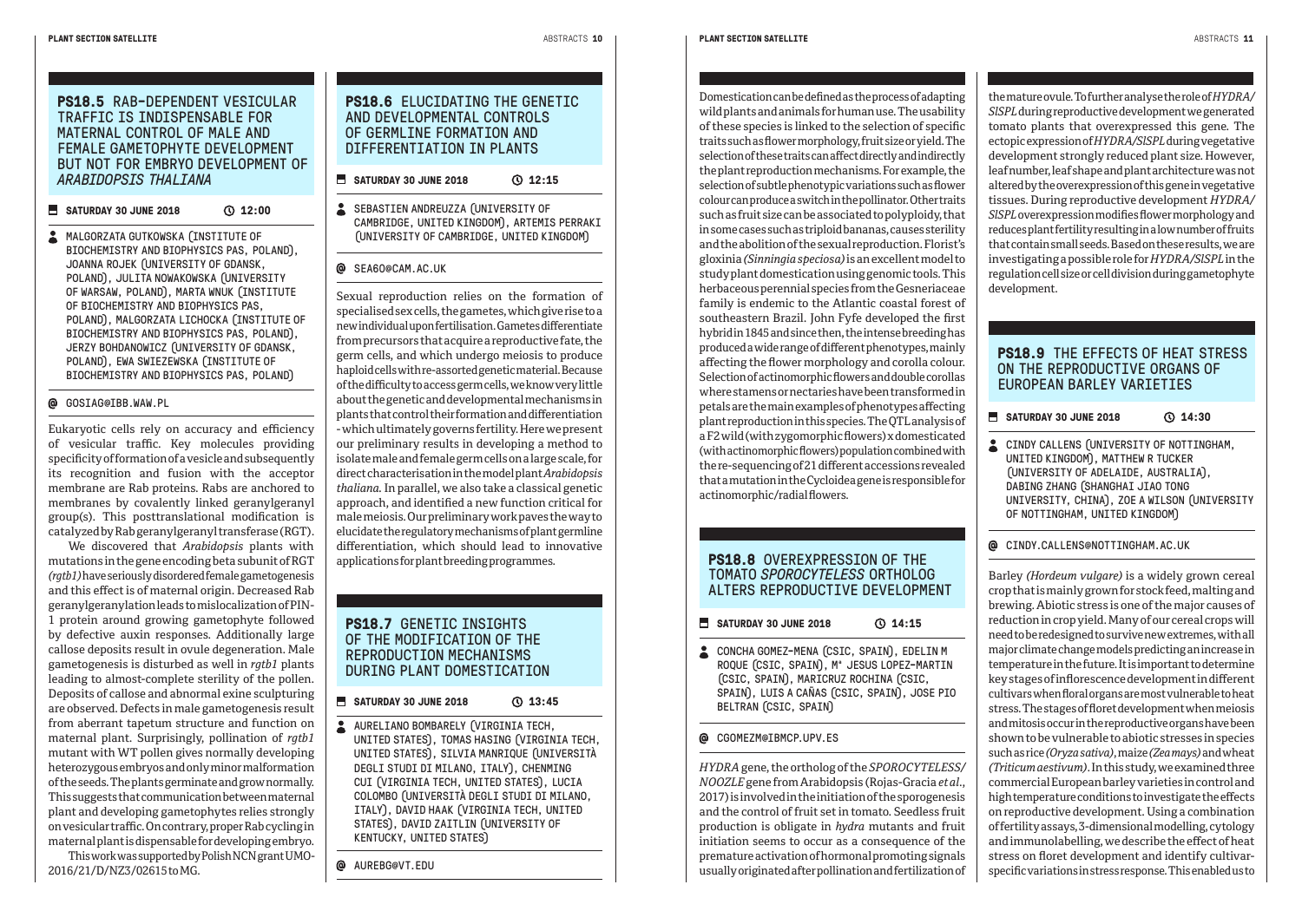determine the key stages of inflorescence development in different cultivars when floral organs are most vulnerable to heat stress. This information will be used to identify and generate barley cultivars that are less susceptible to heat stress at specific stages of floral development.

#### **PS18.10** ION HOMEOSTASIS AND REPRODUCTION: MOLECULAR BASIS AND INTEGRATIVE MECHANISMS

**SATURDAY 30 JUNE 2018** 14:45

- **JOSÉ FEIJÓ (UNIVERSITY OF MARYLAND,** UNITED STATES)
- JFEIJO@UMD.EDU

Ion homeostasis has been implicated at various of reproductive success. We focus on Ca<sup>2+</sup> and pH signalling on the pollen tubes. I will report on molecular mechanisms and quantitative studies of the choreography of these two ions during chemotropic responses to show the relevance of the ionic status of the pollen in the perception and signalling of external cues and correct pollen tube targeting.

#### **PS18.11** SYNERGID CELL DEATH IN ARABIDOPSIS, A ROLE FOR CYTOKININ

- **SATURDAY 30 JUNE 2018 C** 15:15
- MARTA A MENDES (UNIVERSITY OF MILAN, ITALY), GIADA CALLIZAYA TERCEROS (UNIVERSITY OF MILAN, ITALY), LUCIA COLOMBO (UNIVERSITY OF MILAN, ITALY)
- MARTA.MIRANDA@UNIMI.IT

Fertilization in flowering plants is complex and requires a series of coordinated events involving the male and female gametophytes to ensure successful seed production. In the female gametophyte the two synergid cells are responsible both for the attraction and reception of the pollen tube - the male gametophyte. Once the pollen tube penetrates the receptive synergid, it ceases growth and enters a programmed leading to cell death; this allows the release of the two sperm cells into the receptive synergid – which also undergoes a similar process of cell death. Two REM transcription factors, VAL and VDD, both targets of the ovule identity MADS-box complex SEEDSTICK-SEPALLATA3, form a complex that can control the expression of the cytokines oxidase/dehydrogenase CKX7. The correct maintenance of cytokinin levels is required for the receptive synergid to die, allowing sexual fusion to take place.

#### **PS18.16** LOST HIGHWAY: A PISTIL & POLLEN TUBE LOVE STORY

**SATURDAY 30 JUNE 2018** 16:15

ANA MARTA PEREIRA (UNIVERSITÁ DEGLI STUDI DI MILANO, ITALY), ANA LOPES (UNIVERSIDADE DO PORTO FACULDADE DE CIÊNCIAS, PORTUGAL), SÍLVIA COIMBRA (UNIVERSIDADE DO PORTO FACULDADE DE CIÊNCIAS, PORTUGAL), SIMONA MASIERO (UNIVERSITÁ DEGLI STUDI DI MILANO, ITALY)

#### ANAMARTA.PEREIRA@UNIMI.IT

Flowering plants bear immotile sperm cells, which must be transported along the pistil tissues to reach the embryo sac inside the ovule, to achieve double fertilization. The pollen tube (PT) is responsible for transporting and delivering this passive cargo. Along its journey through the pistil, it travels along the stigma, the style transmitting tract (TT) and the funiculus. In Arabidopsis thaliana the TT is the main road for PT growth before it turns abruptly in the direction of an unfertilized ovule. The pistil tissues provide support, nutrition, and guidance for the growing PTs.

Any defect in the development of these tissues may lead to a deficient PT growth and a low seed set. AGPs are signalling molecules crucial for PT guidance and successful fertilization. They are abundant constituents of the PT pathway and are known to be involved in different reproductive processes. We have shown that at least one specific AGP, JAGGER, is important during the PT reception at the embryo sac. jagger mutant ovules are able to attract more than one PT due to a failure in synergid degeneration. Transcriptomic data comparing jagger and wild-type pistils have shown misregulation of some genes, which are being studied. Besides this function, JAGGER is expressed in other pistil tissues. Its function in these tissues and the involvement of AGPs in PT growth is under analysis.

GOVERNS EGG CELL DIFFERENTIATION AND STRESS HOMEOSTASIS IN *ARABIDOPSIS*

#### **SATURDAY 30 JUNE 2018** 16:30

AMAL J JOHNSTON (JACOBS UNIVERSITY, GERMANY; UNIVERSITY OF HEIDELBERG, GERMANY), OLGA J KIRIOUKHOVA (JACOBS UNIVERSITY, GERMANY; UNIVERSITY OF HEIDELBERG, GERMANY), PALLAVI PAWAR (UNIVERSITY OF HEIDELBERG, GERMANY), GEETHA GOVIND (UNIVERSITY OF HEIDELBERG, GERMANY), PRAMOD PANTHA (LOUISIANA STATE UNIVERSITY, UNITED STATES), RENÃÉ LEMCKE (UNIVERSITY OF HEIDELBERG, GERMANY), DANAÃÉ S LARSENA (UNIVERSITY OF HEIDELBERG, GERMANY), ALAGARSAMY M RHAHUL (UNIVERSITY OF HEIDELBERG, GERMANY), JUBIN N SHAH (UNIVERSITY OF HEIDELBERG, GERMANY), CHATHURA WIJESINGHEGE (LOUISIANA STATE UNIVERSITY, UNITED STATES), YUE ZHOU (MAX-PLANCK-INSTITUTE FOR PLANT BREEDING RESEARCH, GERMANY), WILHELM GRUISSEM (ETH ZURICH, SWITZERLAND), FRANZISKA TURCK (MAX-PLANCK-INSTITUTE FOR PLANT BREEDING RESEARCH, GERMANY), MAHESHI DASSANAYAKE (LOUISIANA STATE UNIVERSITY, UNITED STATES)

#### AMAL.JOHNSTON@GREENTECHLAB.NET

Egg cell is the maternal precursor from which the entire organism emerges upon fertilization and ensuing embryogenesis, and its ontogeny requires tightly coordinated genetic control involving transcription factors and complex regulatory networks. We describe here interplay between evolutionarily conserved oncoprotein homologs consisting of a core transcriptional repressor RETINOBLASTOMA RELATED (RBR) and redundant MYB proteins that orchestrate egg cell differentiation and development in the model plant *Arabidopsis*. In addition to the RBR-MYB duo, we show that a family of RWP-RK-domain containing MONO-AMNIOTIC TWIN EGGS (MATE), and LEAFY COTYLEDON1 (LEC1), both plant-specific transcription factors, participate during egg cell differentiation and reproductive stress response. RBR physically interacts with MYBs, MATEs and LEC1, and it also binds to most of these loci. Deregulation of RBR, MYBs and MATEs led to proliferating egg cells in support of their requirement to prevent parthenogenesis of the sexual eggs. Crossregulation among these factors, and transcriptional repression by RBR and Polycomb Repressive Complex 2

(PRC2)-mediated histone H3K27 trimethylation, govern egg development and expression of zygotic polarity genes of the WUSCHEL RELATED HOMEOBOX family. The proposed regulatory model connecting these major hubs will be highly relevant for in-depth dissection of sexual or parthenogenetic egg cell development.

#### **PS18.18** MICROSPORE EMBRYOGENESIS: UNRAVELLING THE DETERMINANT FACTORS OF CELL TOTIPOTENCY FOR CROP IMPROVEMENT

- **SUNDAY 1 JULY 2018** 09:00
- PILAR S TESTILLANO (BIOLOGICAL RESEARCH CENTER CIB-CSIC, SPAIN), MARÍA-TERESA SOLÃÍS (CIB-CSIC AND COMPLUTENSE UNIV. OF MADRID UCM, SPAIN), EDUARDO BERENGUER (BIOLOGICAL RESEARCH CENTER CIB-CSIC, SPAIN), IVETT BÁRÁNY (BIOLOGICAL RESEARCH CENTER CIB-CSIC, SPAIN), YOLANDA PÉREZ-PÉREZ (BIOLOGICAL RESEARCH CENTER CIB-CSIC, SPAIN), ELENA CARNEROS (BIOLOGICAL RESEARCH CENTER CIB-CSIC, SPAIN), MARÍA C RISUEÑO (BIOLOGICAL RESEARCH CENTER CIB-CSIC, SPAIN)

#### **@** TESTILLANO@CIB.CSIC.ES

Under specific stress treatments, isolated microspores can be reprogrammed *in vitro* towards embryogenesis, producing doubled-haploid embryos and plants, useful biotechnological tools in plant breeding as source of new genetic variability, fixed in homozygous plants in only one generation. Stress-induced microspore embryogenesis is also an excellent system to study cell reprogramming, totipotency and embryogenesis. Our recent investigations in two model crop species, *Brassica napus* and *Hordeum vulgare*, have revealed that the stress treatment inducing embryogenesis also caused cell death, together with activation of autophagy and cystein proteases. *In vitro* treatments using autophagy inhibitors reduced cell death levels and, consequently, increased the efficiency of *in vitro* microspore embryogenesis, indicating a role for autophagy in microspores death. Results have also shown that microspore reprogramming, totipotency and embryogenesis initiation were epigenetically regulated, and associated with global DNA hypomethylation, *MET1 DNA* methyltransferase down-regulation, and low levels of histone H3K9 dimethylation. Treatments with epigenetic modulators like azacytidine (DNA de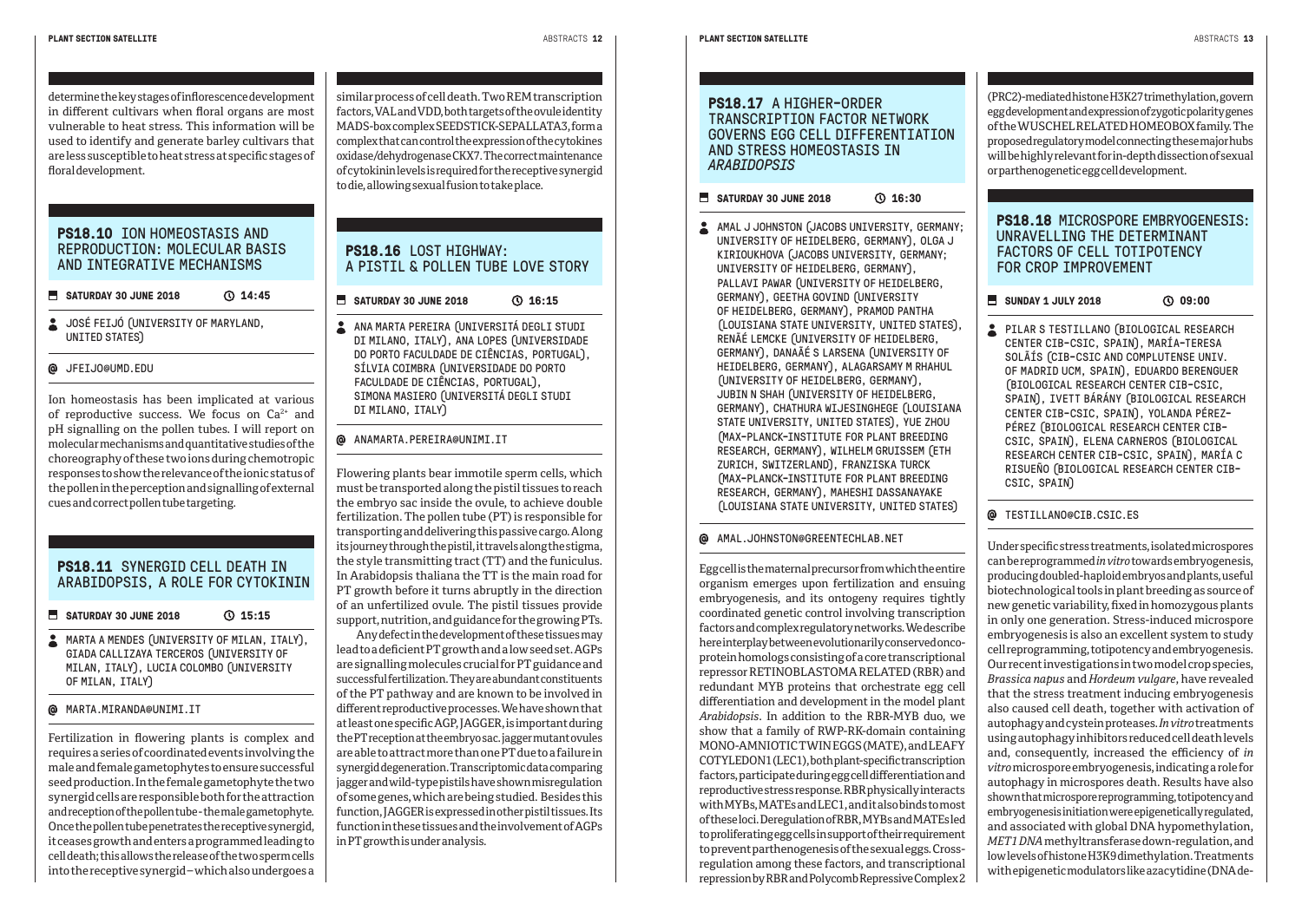methylating agent) and BIX-01294 (inhibitor of H3K9 methylation) promote microspore reprogramming, leading to higher proportion of embryogenesis initiation. Endogenous auxin has been revealed as a determinant factor of embryogenesis induction since de novo auxin biosynthesis, its activity and polar transport were required for microspore embryogenesis initiation, while their pharmacological inhibition drastically reduced embryo formation. The findings provide new insights into the mechanisms underlying microspore embryogenesis initiation and progression. They also open up new intervention pathways to improve the efficiency of *in vitro* embryogenesis systems for their exploitation in crop improvement and breeding programs.

#### **PS18.19** AGPS AS MARKERS FOR PHRAGMOPLAST ASSEMBLY DURTNG *QUERCUS SUBER* MICROSPOROGENESIS

**SUNDAY 1 JULY 2018** 09:30

**A MÁRIO COSTA (FACULDADE DE CIÊNCIAS** UNIVERSIDADE DO PORTO, PORTUGAL), SÍLVIA COIMBRA (FACULDADE DE CIÊNCIAS UNIVERSIDADE DO PORTO, PORTUGAL),

#### **@** SCOTMBRA@FC.UP.PT

*Quercus suber* L., is an evergreen tree native to the Mediterranean basin region, and is mostly found stretching from the Estremadura region of Spain to the Ribatejo and Alentejo regions of Portugal. Arabinogalactan proteins (AGPs) are highly glycosylated hydroxyproline rich cell membrane bound GPI-anchored proteins. AGPs have been for long associated with several aspects of plant development including cell proliferation and survival, pattern formation, reproduction and growth. Previous studies during microsporogenesis in Q. *suber* and Arabidopsis showed an intimate connection between AGPs and the gametophytic cells differentiation. AGPs disruption in both Arabidopsis and *Nicotiana tabacum*, was shown to disturb the cortical microtubular organization. Zygote and proembryo cells of *N. tabacum in vitro* cultures subjected to β-glucosyl Yariv (βGlcY) reagent, an exogenous AGP inhibitor, presented an increase of aberrant division and endosomes distribution patterning on the cell plate, related to the reduction of AGPs. During *A. thaliana* microsporogenesis AGPs were shown to integrate the cell plate formation, being detected after the convoluted sheets stage, suggesting that AGPs may play a determinant role in the cell division patterning by affecting the cell plate localization and formation. Immunolocalization of AGPs and pectins in several development stages of *Q. suber* anthers was performed revealing that during the short period encompassed between meiosis initiation and tetrad formation, JIM13 and JIM8 AGP epitopes could be found labelling the cytoplasm, vesicular structures and newly formed cell walls. This finding may be one more link connecting AGPs to cell division and microspore differentiation.

#### **PS18.20 CHROMATIN REMODELLING** DURING THE PROGAMIC PHASE OF *QUERCUS SUBER*

- **SUNDAY 1 JULY 2018** (2) 09:45
- **MARIA MANUELA R COSTA (BIOISI UNIVERSITY** OF MINHO, PORTUGAL), TERESA RIBEIRO (BIOISI UNIVERSITY OF MINHO, PORTUGAL), HELENA SILVA (BIOISI UNIVERSITY OF MINHO, PORTUGAL), LEONOR MORAIS-CECÍLIO (LEAF INSTITUTE OF AGRONOMY UNIVERSITY OF LISBON, PORTUGAL)

#### MANUELA.COSTA@BIO.UMINHO.PT

Flower development is a complex process, which determines species reproductive success. Chromatin states associated with distinct epigenetic marks have been correlated with the development of floral tissues. Trees of Quercus genus are monoecious with a long progamic phase (delayed fertilization), and commonly with biennial fructification. *Q. suber* is unique as it has both biennial and annual cycles of fructification, being a good model to study both reproductive habits in the same background. Here we describe some chromatin remodelling events during the long progamic phase in *Q. suber* annual and biennial flowers. Fluorescence immunodetection marks related to transcription activity (H3K4me3 and H3K18ac) and to transcription silencing (5-mC and H3K9me2) were assessed in different stages of the progamic phase. In all the studied stages, an increasing gradient of all epigenetic marks was detected from the stigma to the abscission zone. In general, the marks associated with active transcription were more widely distributed with a stronger signal than the marks associated with gene silencing. In this work, we also used the genomic resource generated by the Portuguese Cork Oak ESTs Consortium to identify *Q. suber* homologues of epigenetic modifying enzymes and established their phylogenetic relationships. Expression of these genes was evaluated by qRT-PCR. This work evidences that the progamic phase in *Q. suber* either in annual or in biennial flowers is a long and complex process involving chromatin remodelling in several tissues.

#### **PS18.21** A STYLISH STORY OF CARPEL EVOLUTION

**SUNDAY 1 JULY 2018** ( 0 10:00

 MCRISTINA FERRANDIZ (INSTITUTO DE BIOLOGÍA MOLECULAR Y CELULAR DE PLANTAS. CSIC-UPV, SPAIN), AFRICA GOMARIZ-FERNANDEZ (INSTITUTO DE BIOLOGÍA MOLECULAR Y CELULAR DE PLANTAS. CSIC-UPV, SPAIN), VICTOR ZÚÑIGA-MAYO (INSTITUTO DE BIOLOGÍA MOLECULAR Y CELULAR DE PLANTAS. CSIC-UPV, SPAIN), CHLOÈ FOURQUIN (INSTITUTO DE BIOLOGÍA MOLECULAR Y CELULAR DE PLANTAS. CSIC-UPV, SPAIN), VERÓNICA SÁNCHEZ-GERSCHON (INSTITUTO DE BIOLOGÍA MOLECULAR Y CELULAR DE PLANTAS. CSIC-UPV, SPAIN), PATRICIA BALLESTER (INSTITUTO DE BIOLOGÍA MOLECULAR Y CELULAR DE PLANTAS. CSIC-UPV, SPAIN), STEFAN DE FOLTER (LANGEBIO CINVESTAT-IPN, MEXICO)

#### CFERRANDIZ@IBMCP.UPV.ES

Fruits are a major evolutionary acquisition of Angiosperms, essential to protect the developing seeds and to ensure seed dispersal. Fruit patterning and fruit traits such as form, size or texture, depend in great extent from carpel patterning, the ovule-bearing floral organs. Carpels form the gynoecium, organised in a structure of functional modules with specific roles. Our long-term goal is to understand how these modules are specified and spatially distributed in the developing gynoecium, and what is the molecular basis of the morphological and functional diversity found between species. A number of transcription factors (TFs) with a role in carpel patterning have been identified in *Arabidopsis thaliana*. While genetic pathways directing dehiscence zone formation have been well characterised, the regulatory networks directing patterning of most of the other functional modules in the gynoecium, like style and stigma, are poorly understood. Here we will present data that suggest that TFs directing carpel morphogenesis may specify module identity according to the different composition of multimeric complexes in a restricted spatial domain. Moreover, we will show how most of the functions of the major TFs involved in the specification of the style and the stigma in Arabidopsis are also conserved in distant dicot species, as well as protein-protein interactions among them. Our results, in the context of extensive phylogenetic studies carried out by other groups, suggest that carpel-specific functional domains may have evolved by the assembly of these complexes at the origin of Angiosperms.

#### **PS18.22** *MtWOX9-1* GENE IN THE SOMATIC EMBRYOGENESIS IN *MEDICAGO TRUNCATULA*

#### **SUNDAY 1 JULY 2018 C** 10:30

**2** VARVARA E TVOROGOVA (SAINT PETERSBURG STATE UNIVERSITY, RUSSIA), NIKITA S KURMAZOV (SAINT PETERSBURG STATE UNIVERSITY, RUSSIA), ELINA A POTSENKOVSKAYA (SAINT PETERSBURG STATE UNIVERSITY, RUSSIA), LUDMILA A LUTOVA (SAINT PETERSBURG STATE UNIVERSITY, RUSSIA)

#### @ KRUBAZA@MAIL.RU

Somatic embryogenesis in vitro is widely used in biotechnology, for example, for agrobacterial transformation or artificial seeds production. In this regard, search for new stimulators of somatic embryogenesis can be useful. In our study, a gene coding for transcription factor MtWOX9-1 in the model object *Medicago truncatula* was shown to be involved in the somatic embryogenesis, which was confirmed by the qPCR and promoter:GUS analysis. More importantly, its overexpression led to the remarkable increase in the somatic embryogenesis capacity and was associated with changes in expression levels of several genes associated with somatic embryogenesis.

It is well known that expression of *WOX* family genes can be regulated by peptide hormones from CLE family by means of positive or negative feedback loops. In our study, we identified several *CLE* genes, which are up- or downregulated by *MtWOX9-1* overexpression. We plan to check if some of these peptides can also stimulate or repress *MtWOX9-1* expression.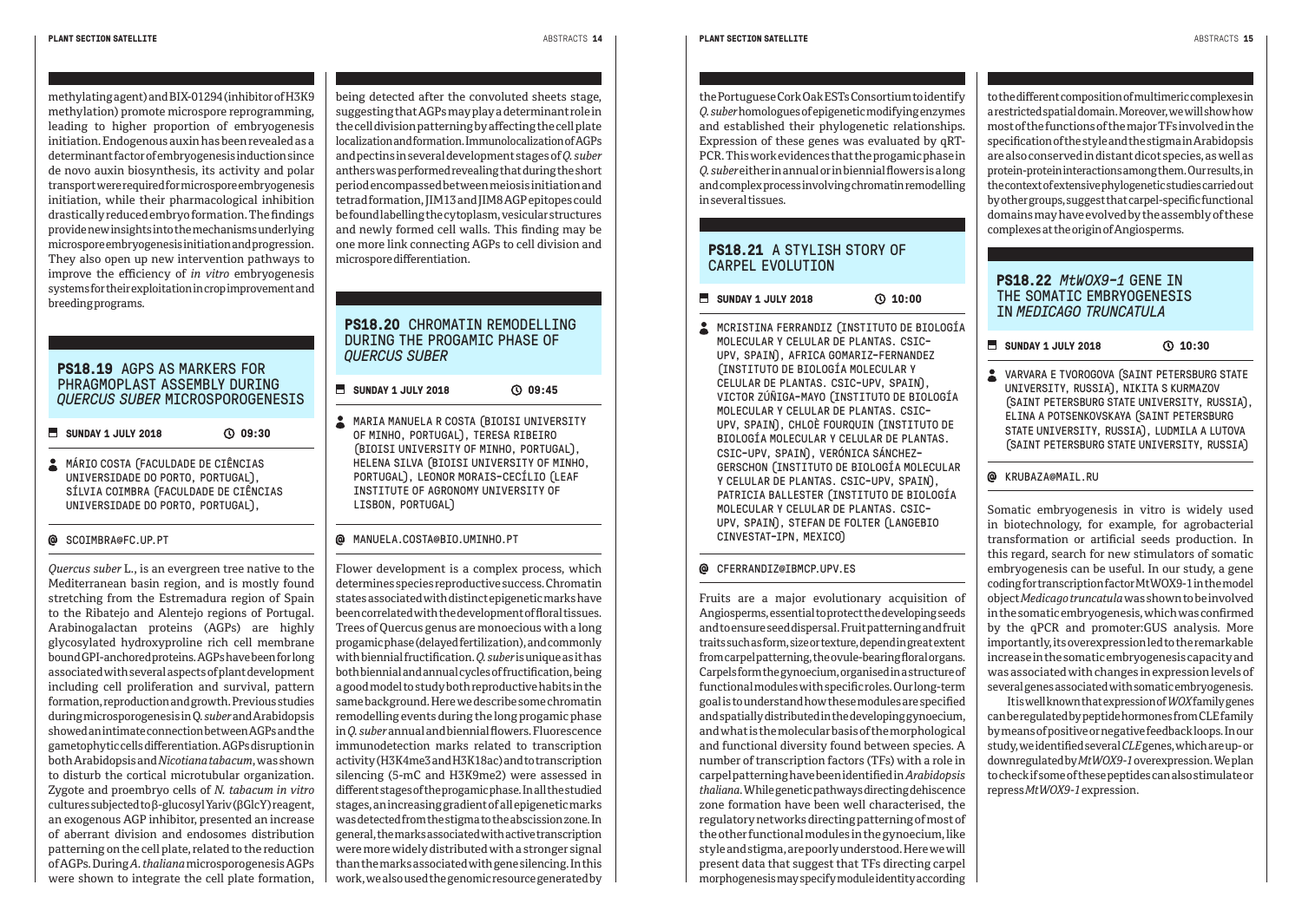#### **SUNDAY 1 JULY 2018 311:30**

**A** MEISAM NAZARI (GEORG-AUGUST UNIVERSITY OF GÖTTINGEN, GERMANY), POURIA SADEGHIANFAR (GEORG-AUGUST UNIVERSITY OF GÖTTINGEN, GERMANY)

#### MEISAM.NAZARI@STUD.UNI-GOETTINGEN.DE

Soybean *(Glycine max L.)* and common bean *(Phaseolus vulgaris)* are two of the most important legumes for human consumption. Their seeds contain a hard and impermeable coat resulting in poor germination and decreased yield. This study was performed to break the coat-induced dormancy of soybean and common bean seeds by ultrasound technique. The treatments included 0 (control), 10, 20, and 30 min exposure to ultrasound, each treatment consisting of four replicates. The results indicated that ultrasound significantly increases the germination rate of soybean and common bean seeds (p<0.05). However, only the germination percentage of soybean seeds significantly increased by ultrasound. The highest germination rates were observed after 20 and 30 min exposure of common bean and soybean seeds to ultrasound, respectively. The treatment 30 min exposure to ultrasound led to the highest germination percentage (75%) for soybean seeds. The highest (1467.21 µm2 ) cotyledon cell area of common bean seeds was related to 20 min exposure to ultrasound. It is concluded that ultrasound could enhance the germination rate of soybean and common bean seeds as well as the germination percentage of soybean seeds. The underlying mechanisms for this could have been the creation of micro-pores and micro-cracks by ultrasound on the seed coat resulting in a higher amount of water imbibed by the seed. It is plausible that higher water imbibed after treating the seeds by ultrasound has led to a faster release of α-amylase enzyme, a quicker starch hydrolysis, and improvement of seed germination rate.

#### **PS18.28** STAY STICK: HOW TO FIT EACH TILE IN THE SEEDSTICK TF CONTROL FRAME?

**SUNDAY 1 JULY 2018** 11:45

ANA LOPES (FACULDADE DE CIÊNCIAS DA UNIVERSIDADE DO PORTO, PORTUGAL), ANA MARTA PEREIRA (UNIVERSITÀ DEGLI STUDI DI MILANO, ITALY), RICARDO FERRAZ (FACULDADE DE CIÊNCIAS DA UNIVERSIDADE DO PORTO, PORTUGAL), PATRÍCIA SOUSA (FACULDADE DE CIÊNCIAS DA UNIVERSIDADE DO PORTO, PORTUGAL), LUÍS G PEREIRA (FACULDADE DE CIÊNCIAS DA UNIVERSIDADE DO PORTO, PORTUGAL), MARTA MENDES (UNIVERSITÀ DEGLI STUDI DI MILANO, ITALY), SIMONA MASIERO (UNIVERSITÀ DEGLI STUDI DI MILANO, ITALY), LUCIA COLOMBO (UNIVERSITÀ DEGLI STUDI DI MILANO, ITALY), SÍLVIA COIMBRA (FACULDADE DE CIÊNCIAS DA UNIVERSIDADE DO PORTO, PORTUGAL)

#### @ ANALOPS@GMAIL.COM

The plant organogenesis charming process embodies structures of refined control of gene expression. The final shape of a single tissue relies deeply on its cell wall and genes involved in its modification; act downstream of transcription factors (TF). Inside a seed, the seed coat shelters its embryo further influencing its mechanisms of dormancy, dispersal and longevity. In Arabidopsis, after fertilization, the seed coat raises from the ovule inner and outer integuments, during a rapid growth transformation of cell division and expansion. SEEDSTICK (STK), one of the major MADS-box TF that regulates ovule and seed differentiation, revealed its direct target genes, by RNA and CHIP sequencing analysis, specifically arabinogalactan proteins (AGPs), long time involved in important plant development processes, like cell proliferation, pollen tube growth and seed germination. Cytokinin oxidase/dehydrogenase (CKX) genes were also found as STK targets. CKX enzymes are responsible for most cytokinin catabolism and for this phytohormone irreversible degradation. Cytokinin intervenes in cell division, differentiation and proliferation. Since STK is a TF controlling ovule and seed integument identity, its direct target genes - AGP24, AGP31, CKX6 and CKX7 - are being studied, to unravel their function during these stages. Plants expressing the GUS reporter under the control of AGP24, AGP31, CKX6 and CKX7 promoter genes, were examined by histochemical localization of β-glucuronidase activity. We aim to validate the STK regulation of these players,

understand their role during seed development and clarify the possible crosstalk between STK, these sugar signalling molecules and cytokinin.

#### **PS18.29** STIGMA SURFACE COMPONENTS AND THEIR ROLE(S) IN SEXUAL PLANT REPRODUCTION

**SUNDAY 1 JULY 2018** 12:00

SIMON J HISCOCK (DEPARTMENT OF PLANT SCIENCES UNIVERSITY OF OXFORD, UNITED KINGDOM), ADORACIÓN ZAFRA (ESTACIÓN EXPERIMENTAL DEL ZAIDÍN CSIC GRANADA, SPAIN), JUAN D REJÓN (ESTACIÓN EXPERIMENTAL DEL ZAIDÍN CSIC GRANADA, SPAIN), ALEXANDRA M ALLEN (SCHOOL OF BIOLOGICAL SCIENCES UNIVERSITY OF BRISTOL, UNITED KINGDOM), JUAN DE DIOS ALCHÉ (ESTACIÓN EXPERIMENTAL DEL ZAIDÍN CSIC GRANADA, SPAIN)

#### @ SIMON.HISCOCK@OBG.OX.AC.UK

The pollen-pistil interaction comprises a pre-zygotic molecular 'courtship' between the haploid male gametophyte and the diploid maternal tissues of the sporophyte, the outcome of which determines largely whether or not seed will be produced. Molecules regulating intraspecific self-incompatibility have been well characterised in a number of species, but molecules mediating 'compatibility' within and between species remain poorly understood. These molecules regulate the earliest stages of the pollen-pistil interaction: pollen capture, pollen adhesion, pollen germination and pollen tube penetration of the stigma. Many diverse molecules have been implicated in these processes, including arabinogalactan glycoproteins, esterases, peroxidases, hydrolases and small cysteine-rich proteins. More recently, transcriptome sequencing of stigmas has identified numerous stigma-specific proteins that may be involved in pollen-stigma interactions. Here I will assess the potential role of a range of candidate proteins identified by transcriptome analysis of stigmas from *Senecio* and olive – two species with dry stigmas. I will then discuss the apparently ubiquitous accumulation of reactive oxygen species (ROS) in angiosperm stigmas and their possible role(s) in the early stages of the pollenstigma interaction and in defence, again referring to specific studies in *Senecio* and olive.

#### **PS18.30** APOSTART: A CANDIDATE GENE INVOLVED IN EMBRYO PROGRESSION AND PARTHENOGENESIS

#### SUNDAY 1 JULY 2018 **13:45**

EMIDIO ALBERTINI (DEPT. OF AGRICULTURAL FOOD AND ENVIRONMENTAL SCIENCES UNIVERSITY OF PERUGIA, ITALY), DOMENICO AIELLO (DEPT. OF AGRICULTURAL FOOD AND ENVIRONMENTAL SCIENCES, UNIVERSITY OF PERUGIA, ITALY), GIANPIERO MARCONI (DEPT. OF AGRICULTURAL FOOD AND ENVIRONMENTAL SCIENCES, UNIVERSITY OF PERUGIA, ITALY) DEL ZAIDÍN CSIC GRANADA, SPAIN)

#### EMIDIO.ALBERTINI@UNIPG.IT

Apomixis is a naturally occurring mode of asexual reproduction in flowering plants, resulting in embryo formation without meiosis or egg fertilization. Seed derived progenies are genetically identical to the maternal parent. In crop species, apomixis would enable the instantaneous fixation of the complete genome of the best plants. In *Poa pratensis* we isolated a gene, APOSTART.

To understand its function, we are now characterising Arabidopsis APOSTART members. In particular, PpAPO1shares high homology with Arabidopsis protein At5G45560, thus renamed *AtAPO1* and with *EDR2*. In order to verify if *AtAPO1* and *EDR2* have additive/redundant roles we generated and analysed the *atapo1-2/edr2* double mutants. Double mutants germinated slower and plants appeared smaller than wt. High phenotypic variability was found between and within mutant lines. The reason for this variability could be found in polyploidy or epigenetic changes. Double mutant plants appear smaller than the parental lines, interestingly also the double mutant developing siliques are smaller. Manual dissection of double mutant siliques show that seed development is compromised in *atapo1-2/edr2*. Microscopic analyses show that all seeds contain embryos, 30% of which show delayed/ arrested development. We performed a comparison of DNA methylation between double mutants and wt for *AtAPO* promoter regions and for their reduced representation whole genomes. On the other hand, polyploidy was investigated both by checking the chromosome number of some genotypes and by flow cytometry. Overall results in terms of methylation analysis and ploidy in Arabidopsis double mutants will be reported and critically discussed.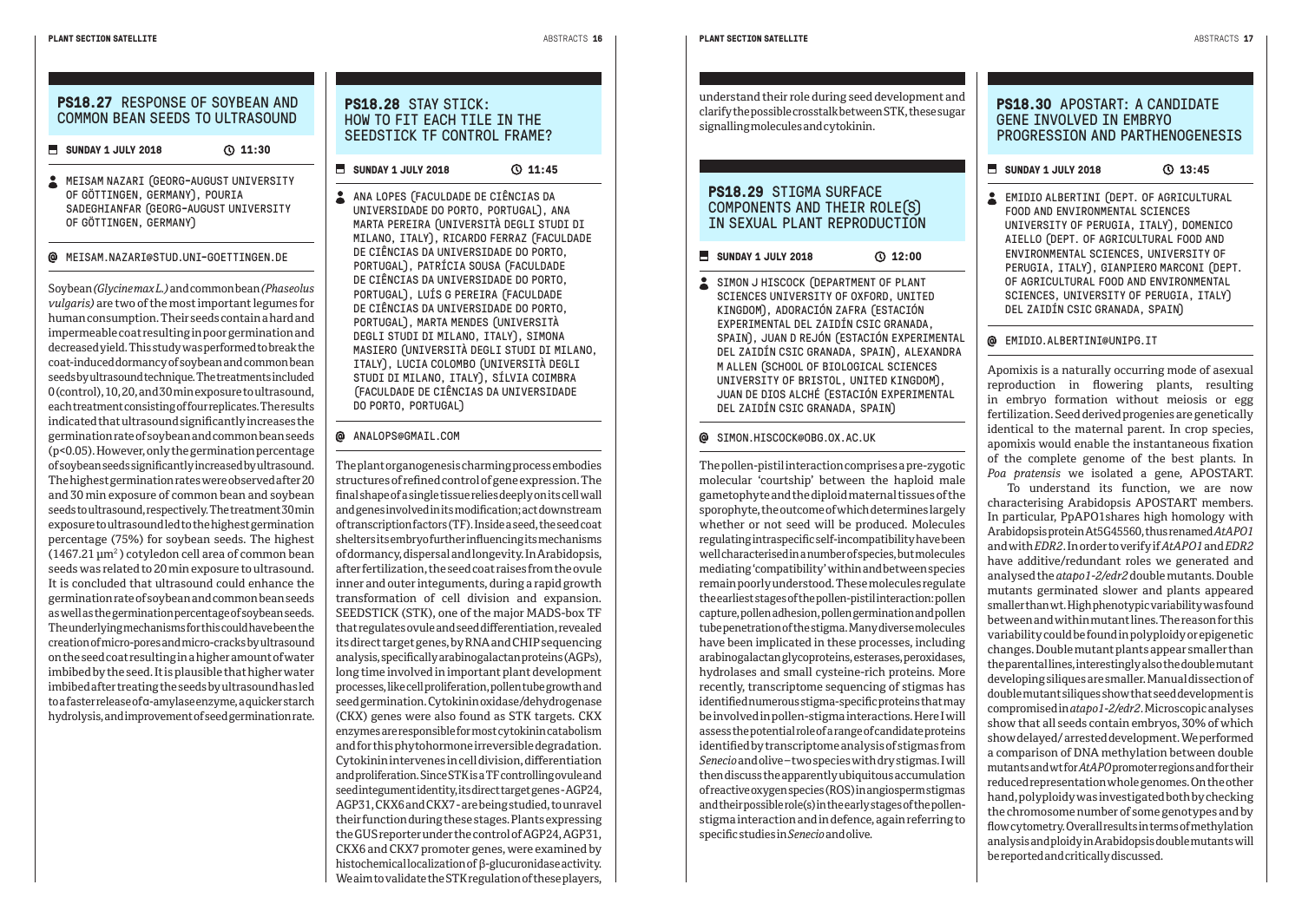#### **PS18.31** TOO MANY MOTHERS IN A GAMMA-IRRADIATED MUTANT OF APOMICTIC *HIERACIUM PRAEALTUM*

#### SUNDAY 1 JULY 2018 **14:15**

**MARTINA JURANIC (CSIRO AGRICULTURE** AND FOOD, AUSTRALIA), STEVEN HENDERSON (CSIRO AGRICULTURE AND FOOD, AUSTRALIA), SUSAN D JOHNSON (CSIRO AGRICULTURE AND FOOD, AUSTRALIA), ANDREW SPRIGGS (CSIRO AGRICULTURE AND FOOD, AUSTRALIA), ANNA M KOLTUNOW (CSIRO AGRICULTURE AND FOOD, AUSTRALIA)

#### @ MARTINA.JURANIC@CSIRO.AU

*Hieracium praealtum* is predominately a facultative aposporous apomict which also forms a small percentage of seed sexually. The development of the sexual female germline initiates and is usually terminated after enlargement of one or more aposporous initial (AI) cells differentiating from sporophytic tissue surrounding megaspores undergoing meiosis. An unreduced aposporous female gametophyte forms by mitosis and both embryo and endosperm form without fertilization. A collection of gamma irradiated deletion mutants of *H. praealtum* had previously identified two independent and dominant loci controlling apomixis in *H. praealtum, LOSS OF APOMEIOSIS (LOA)* and *LOSS OF PARTHENOGENESIS (LOP)*. They are required for AI cell initiation and fertilization-independent seed development, respectively. A unique deletion mutant lacking LOA *(m119)* was found to have multiple enlarged cells within the ovule. These cells were confirmed to have megaspore mother cell (MMC)-like identity using anti-AGP (arabinogalactan) and anti-callose antibodies and DIC microscopy. Furthermore, the multiple MMCs in the apomixis mutant ovule were able to enter and complete meiosis producing a tetrad of four megaspores. Subsequent sexual development ceased. These results suggest that in the apomict processes limit MMC formation to a single cell as has been observed in sexual species. Transcriptomes of apomict and mutant ovules were analysed in order to find pathways that could be involved in regulating numbers of MMCs formed.

#### **PS18.32** AUXIN REGULATES ENDOSPERM CELLULARISATION IN ARABIDOPSIS

**SUNDAY 1 JULY 2018 C** 14:30

**L** DUARTE D FIGUEIREDO (SWEDISH UNIVERSITY OF AGRICULTURAL SCIENCES AND LINNEAN CENTER FOR PLANT BIOLOGY, SWEDEN), RITA A BATISTA (SWEDISH UNIVERSITY OF AGRICULTURAL SCIENCES AND LINNEAN CENTER FOR PLANT BIOLOGY, SWEDEN), CLAUDIA KÖHLER (SWEDISH UNIVERSITY OF AGRICULTURAL SCIENCES AND LINNEAN CENTER FOR PLANT BIOLOGY, SWEDEN)

#### @ DUARTEDFIGUEIREDO@GMAIL.COM

The development of a seed in flowering plants starts with a double fertilisation event that leads to the formation of two fertilisation products: the embryo and the endosperm. The endosperm is an ephemeral tissue that nourishes the growing embryo, similar to the placenta in mammals. In most angiosperms endosperm development starts as a syncytium, where nuclear divisions are not followed by cytokinesis. The timing of endosperm cellularisation largely varies between species and the event triggering this transition remains unknown. In our work we show that increased auxin biosynthesis in the endosperm prevents its cellularisation, leading to seed arrest. Auxin-overproducing seeds phenocopy paternal-excess triploid seeds derived from hybridisations of diploid maternal plants with tetraploid fathers. Concurrently, auxin-related genes are strongly overexpressed in triploid seeds, correlating with increased auxin activity. Reducing auxin biosynthesis and signalling re-establishes endosperm cellularisation in triploid seeds and restores their viability, highlighting a causal role of increased auxin in preventing endosperm cellularisation. We propose that auxin determines the time of endosperm cellularisation and thereby uncovered a central role of auxin in establishing hybridisation barriers in plants.

#### **PS18.33** EVOLUTION OF HYBRIDIZATION BARRIERS ALONG ARABIDOPSIS LINEAGES: THE CASE OF HYBRID SEED LETHALITY

#### SUNDAY 1 JULY 2018 **3** 14:45

**CLÉMENT LAFON PLACETTE (DEPARTMENT OF** BOTANY CHARLES UNIVERSITY IN PRAGUE, CZECH REPUBLIC), FILIP KOLÁŘ (DEPARTMENT OF BOTANY CHARLES UNIVERSITY IN PRAGUE, CZECH REPUBLIC), ROSWITHA SCHMICKL (DEPARTMENT OF BOTANY CHARLES UNIVERSITY IN PRAGUE, CZECH REPUBLIC), IDA M JOHANNESSEN (SECTION FOR GENETICS AND EVOLUTIONARY BIOLOGY, DEPARTMENT OF BIOSCIENCES, UNIVERSITY OF OSLO, NORWAY), KARINA S HORNSLIEN (SECTION FOR GENETICS AND EVOLUTIONARY BIOLOGY, DEPARTMENT OF BIOSCIENCES, UNIVERSITY OF OSLO, NORWAY), MOHAMMAD F ALI (DEPARTMENT OF PLANT BIOLOGY SWEDISH UNIVERSITY OF AGRICULTURAL SCIENCES AND LINNEAN CENTER FOR PLANT, SWEDEN), KATRINE N BJERKAN (SECTION FOR GENETICS AND EVOLUTIONARY BIOLOGY DEPARTMENT OF BIOSCIENCES UNIVERSITY OF OSLO, NORWAY), JONATHAN BRAMSIEPE (SECTION FOR GENETICS AND EVOLUTIONARY BIOLOGY, DEPARTMENT OF BIOSCIENCES, UNIVERSITY OF OSLO, NORWAY), BARBARA M GLÖCKLE (SECTION FOR GENETICS AND EVOLUTIONARY BIOLOGY, DEPARTMENT OF BIOSCIENCES, UNIVERSITY OF OSLO, NORWAY), CAROLIN A REBERNIG (DEPARTMENT OF PLANT BIOLOGY, SWEDISH UNIVERSITY OF AGRICULTURAL SCIENCES AND LINNEAN CENTER FOR PLANT, SWEDEN), ANNE K BRYSTING (CENTRE FOR ECOLOGICAL AND EVOLUTIONARY SYNTHESIS DEPARTMENT OF BIOSCIENCES UNIVERSITY OF OSLO, NORWAY), PAUL E GRINI (SECTION FOR GENETICS AND EVOLUTIONARY BIOLOGY DEPARTMENT OF BIOSCIENCES UNIVERSITY OF OSLO, NORWAY), CLAUDIA KÖHLER (DEPARTMENT OF PLANT BIOLOGY SWEDISH UNIVERSITY OF AGRICULTURAL SCIENCES AND LINNEAN CENTER FOR PLANT, SWEDEN)

#### **Q** LAFONPLC@NATUR.CUNT.CZ

Hybrid seed lethality, a long-known hybridisation barrier in angiosperms, has undergone a regain of scientific interest in the past years. This resulted in a clarification of its developmental and molecular basis: impaired differentiation of the endosperm and the deregulation of its transcriptome involving well-known

regulators such as *AGAMOUS-LIKE* transcription factors are consistently found in recent studies. Nevertheless, the genetic cause for this type of reproductive isolation, its rate of evolution and its role in regulating gene flow between wild populations remain unresolved. In a recent work, we showed that endosperm defects in hybrid seeds between *Arabidopsis lyrata* and *A. arenosa* were consistent with observed gene flow between these species, suggesting an important role of this reproductive barrier in the speciation process between *A. lyrata* and *A. arenosa*. We also showed that hybrid seed lethality has a dosage basis similar to interploidy hybrid seed defects, and its genetic basis is variable even within one species. We are now interested in identifying the genetic loci involved in this barrier and test for their evolution along Arabidopsis lineages.

#### **PS18.34** NOVEL INSIGHTS INTO THE FUNCTION OF DEAD ORGANS ENCLOSING EMBRYOS OF ANGIOSPERMS

#### **SUNDAY 1 JULY 2018 C** 15:00

BUZI RAVIV (BEN GURION UNIVERSITY, ISRAEL), JAMES GODWIN (BEN GURION UNIVERSITY, ISRAEL), GILA GRANOT (BEN GURION UNIVERSITY, ISRAEL), DOMINIC STANDING (BEN GURION UNIVERSITY, ISRAEL), YITZHAK GUTTERMAN (BEN GURION UNIVERSITY, ISRAEL), GIDEON GRAFI (BEN GURION UNIVERSITY, ISRAEL)

#### @ BUZIRAVIV@GMAIL.COM

In angiosperms, the embryo is dispersed from the mother plants surrounded by remnants of the mother reproductive organs such as indehiscent fruits and seed coats. For instance, in dicots, the integument layers will form the seed coats; in wild grasses, the dispersal units consist of the caryopsis surrounded by the dead floral bracts. The maternally derived organs (MDO) of grasses are undesired in agriculture but their adaptive value has not been fully explored. We investigated the proposal that the MDO of seeds and dispersal units have been evolved to function more than just means for physical embryo protection. We showed that dead MDO of various plants store and release upon hydration active hydrolases including nucleases and chitinases, which maintain activity years after the mother plant dies. Proteome and ICP analysis revealed multiple oxidative and pathogenesis stress related proteins and nutrients that are released upon hydration. Further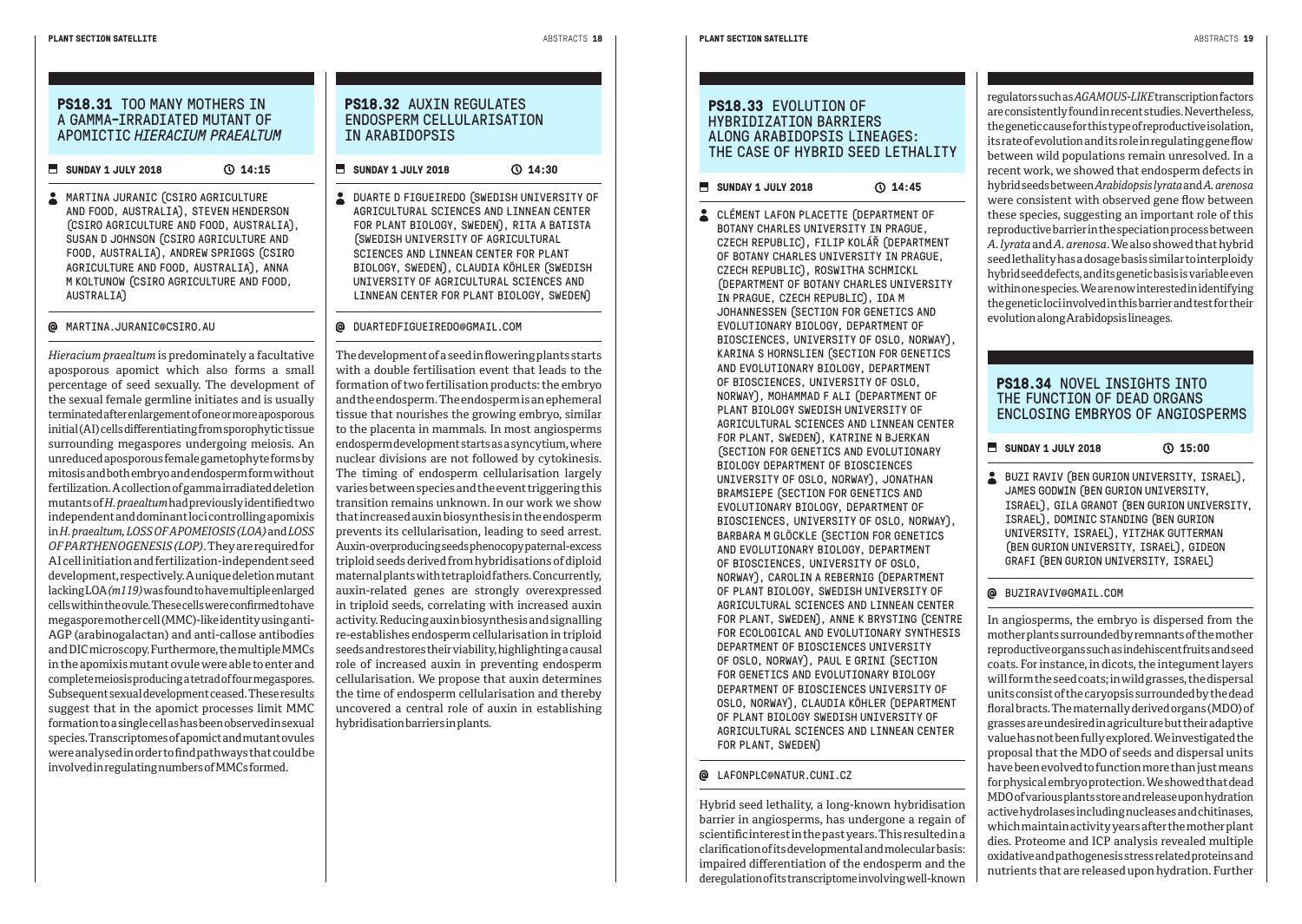analysis showed that although germination from the intact dispersal unit of wild emmer wheat was delayed, post germination growth was better than that of separated caryopses. In some of the studied dicot species, seed coats and pericarps exhibited microbial growth control activity of the seed coat extracts, even after years of storage in uncontrolled conditions. Thus, our study show that the dead, MDO enclosing the embryo store important factors that can engineer the micro environment of the germinating seed; support seed longevity and serve as a first line of defence during germination and increase seedling establishment.

#### **PS18.35** A FRUIT-TALK

**SUNDAY 1 JULY 2018 315:45** 

SIMONA MASIERO (UNIVERSITY OF MILAN, ITALY), STEFANO ROSA (UNIVERSITY OF MILAN, ITALY), CHIARA MIZZOTTI (UNIVERSITY OF MILAN, ITALY), SARA FORLANI (UNIVERSITY OF MILAN, ITALY), CAROLINA COZZI (UNIVERSITY OF MILAN, ITALY)

#### @ STMONA.MASTERO@UNTMT.TT

Given the fundamental nature of both the dietary and biological significance of fruit, molecular dissection of fruit growth and maturation has considerable interest. The yield and quality factors associated with fruits are of key importance to agricultural production, future improvements of fruit characteristics will rely on the comprehension of the mechanisms controlling fruit development and maturation. Here we report our efforts to shed light into the molecular networks controlling fruit development in the model plant *Arabidopsis thaliana*. In order to identify genes whose products control Arabidopsis fruit development and maturation, a transcriptome analysis by RNA-deep-sequencing has been performed, comparing wild-type (WT) siliques, devoid of seeds, at 3, 6, 9 and 12 DPA, thus covering all the phases of silique development and maturation. The bioinformatics and statistical analysis of the data led to the identification of about thousand genes differentially expressed between early and late stage of silique development. Among all the different clusters, we are currently exploring the role of the NAC transcription factors. Our data strongly indicate that NAC proteins participate to the homeostasis of gibberellins and other hormones. Auxins, gibberellins, cytokinins, abscisic acid, and ethylene have been implicated at various

stages of fruit development, to better understand their role in Arabidopsis siliques growth and maturation we have measured GA and ABA content at 3, 6 9 and 12 DPA Arabidopsis fruits.

#### **PS18.36** NF-Y GENES IN *MEDICAGO TRUNCATULA* SOMATTC EMBRYOGENESTS

**SUNDAY 1 JULY 2018** (2015:45

**ELINA A POTSENKOVSKAYA (SAINT PETERSBURG** STATE UNIVERSITY, RUSSIA), VARVARA E TVOROGOVA (SAINT PETERSBURG STATE UNIVERSITY, RUSSIA), LUDMILA A LUTOVA (SAINT PETERSBURG STATE UNIVERSITY, RUSSIA)

#### @ FPOTS556@GMATL.COM

Somatic embryogenesis is a specific type of plant reproduction. Investigation of somatic embryo development *in vitro* can be very useful as a model for studying zygotic embryogenesis and regeneration as a whole. As a consequence, search for the new regulators of somatic embryogenesis is important.

*MtNF-YB10* is a close homolog of *Arabidopsis thaliana LEC1* gene, well-known regulator of zygotic and somatic embryogenesis. Both of them encode proteins belonging to the NF-YB family, which, together with NF-YA and NF-YC subunits, form heterotrimeric NF-Y transcription factor. Plant genomes contain genes coding for several NF-YA, B and C proteins, which theoretically can combine in multiple NF-Y trancription factors.

We found that *MtNF-YB10* expression increases during somatic embryogenesis in *Medicago truncatula*. Furthermore, mutants with *MtNF-YB10* loss of function have changed somatic embryogenesis capacity. In our study, we search for NF-YA and C subunits which can work together with MtNF-YB10 in somatic embryogenesis. Now we have demonstrated that expression levels of *MtNF-YC3* and *7*, as well as *MtNF-YA3* and *8*, increase during somatic embryogenesis. Our next step is to check the interaction between NF-YB10 and these subunits using modified yeast two-hybrid system and BiFC analysis.

This work was supported by RSCF grant 16-16- 10011, RFBR grant 17-04-01708 A and the grant of SPbU Alumni Association.

### **POSTER SESSIONS 30 JUNE AND 1 JULY**

#### **PS18.12 UNRAVELLING THE** IMPORTANCE OF FLA5 (FASCICLIN-LIKE ARABINOGALACTAN PROTEIN 5) IN ARABIDOPSIS REPRODUCTION

#### SATURDAY 30 JUNE 2018

**JESSY SILVA (FACULDADE DE CIÊNCIAS DA** UNIVERSIDADE DO PORTO, PORTUGAL), ANA M PEREIRA (UNIVERSITÁ DEGLI STUDI DI MILANO, ITALY), RITA LIMA (FACULDADE DE CIÊNCIAS DA UNIVERSIDADE DO PORTO, PORTUGAL), SÍLVIA COIMBRA (FACULDADE DE CIÊNCIAS DA UNIVERSIDADE DO PORTO, PORTUGAL), LUÍS G PEREIRA (FACULDADE DE CIÊNCIAS DA UNIVERSIDADE DO PORTO, PORTUGAL)

#### JESSY.SILVA@FC.UP.PT

The fasciclin-like arabinogalactan proteins (FLAs) are a subclass of 21 members that belong to the arabinogalactan protein (AGP) family in *Arabidopsis thaliana*. FLAs are a heterogeneous group characterised by having one or two fasciclin-like domains and one or two AGP-like glycosylated regions in their polypeptide core. They are widely distributed in various cells and tissues and are implicated in plant growth and development, yet only few FLA genes in *Arabidopsis* have been identified and functionally characterised. This study is focused on fasciclin-like arabinogalactan protein 5 (FLA5). FLA5 has 2 PRO-rich domains flanking a fasciclin domain and a glycosylphosphatidylinositol (GPI) anchor. FLA5 is a target of the transcription factor SEEDSTICK, which regulates the development of the ovule and the seed. Since seeds are essential units for plant propagation and the first step in their development is the formation of ovules, it is very important to study the genes involved in the reproductive process. Therefore, to increase our knowledge about the role of FLA5, the objective of the present work was to study a *fla5* RNA interference knock-down line and access its localization by GFP/GUS promoter analysis.

#### **PS18.13** BASIC PENTACYSTEINE PROTEINS CONTROL SEPTUM FORMATION DURING CARPEL DEVELOPMENT IN **ARABIDOPSIS THALIANA**

#### **SUNDAY 1 JULY 2018**

 ROSANNA PETRELLA (UNIVERSITY OF MILAN, ITALY), IRMA ROIG-VILLANOVA (CRAG CENTRE FOR RESEARCH IN AGRICULTURAL GENOMICS, SPAIN), IGNACIO EZQUER (UNIVERSITÀ DEGLI STUDI DI MILANO, ITALY), FRANCESCA CASELLI (UNIVERSITÀ DEGLI STUDI DI MILANO, ITALY), VALENTINA VIGNATI (UNIVERSITÀ DEGLI STUDI DI MILANO, ITALY), HUMBERTO HERRERA-UBALDO (LABORATORIO NACIONAL DE GENÓMICA PARA LA BIODIVERSIDAD, MEXICO), STEFAN DE FOLTER (LABORATORIO NACIONAL DE GENÓMICA PARA LA BIODIVERSIDAD, MEXICO), MARTIN M. KATER (UNIVERSITÀ DEGLI STUDI DI MILANO, ITALY), VERONICA GREGIS (UNIVERSITÀ DEGLI STUDI DI MILANO, ITALY)

#### ROSANNA.PETRELLA@UNIMI.IT

The GAGA binding proteins BASIC PENTACYSTEINE PROTEINS (BPCs) are transcription factors, present in several plant species. The Arabidopsis BPCs family is composed of seven members that have been divided in three different classes, based on their protein sequence similarity (Meister *et al*., 2004). BPCs are ubiquitously expressed in the plant and analysis of the mutants reveal a redundant function in different stages of plant development (Monfared et al., 2011). Mutation of the five BPCs affects a wide range of processes i.e. fruit development. Analysis of the mutant reveal that the fruit, smaller in size, has defects in the formation of the septum, an important structure that divides the ovary in two halves and play an crucial role during fertilization; in particular, we detect a defect in the fusion of the septum, following by a lack of differentiation of the transmitting tract cells, important for the correct growth and guidance of the pollen tube from the style to the ovary. Sequence analysis of the promoter region of genes involved in septum development identify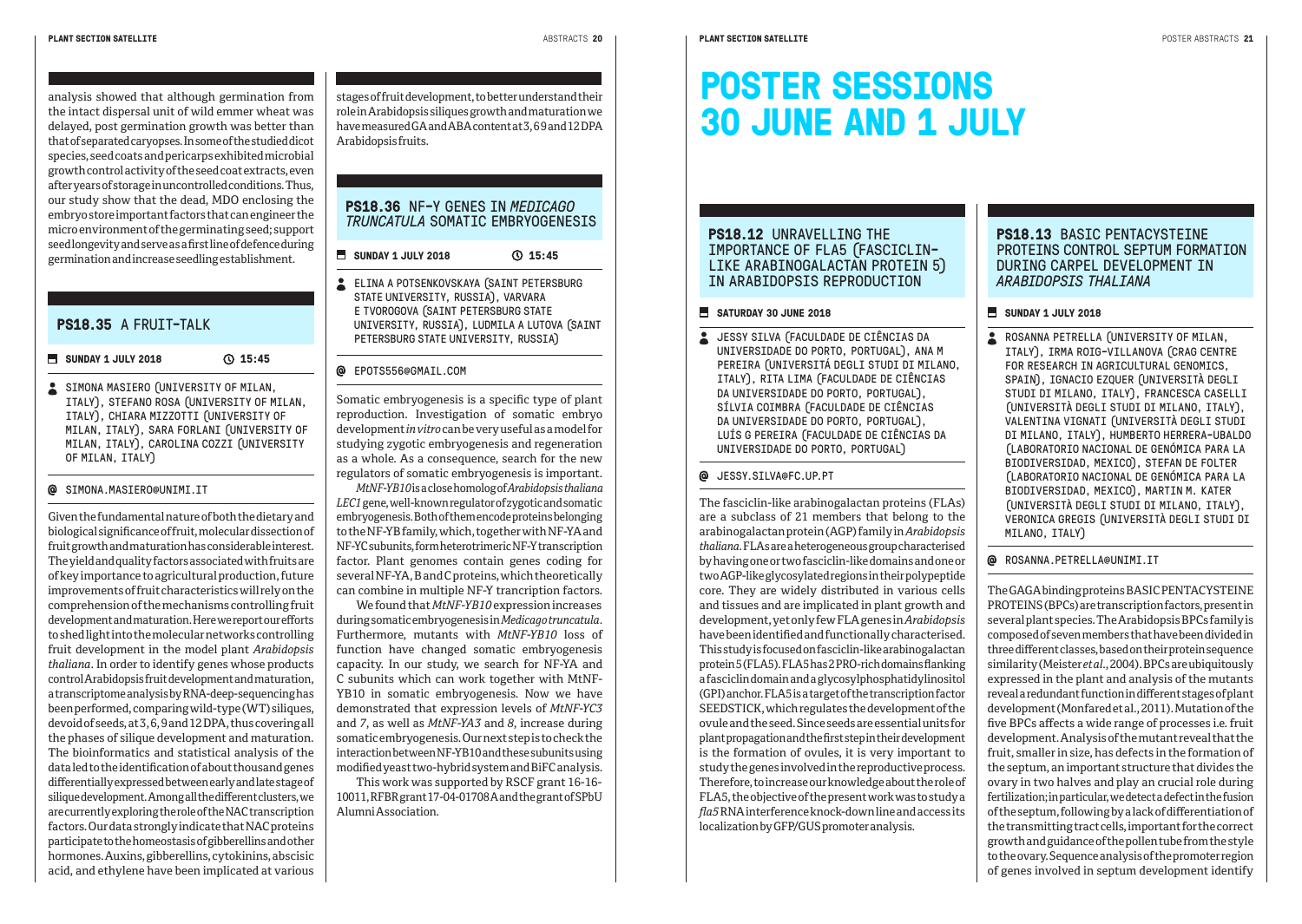*SPATULA (SPT)* as a putative BPCs target. qRT-PCR analysis show a strong downregulation of *SPT* in the *bpc* quintuple mutant. Our results confirm a role of BPCs in septum development, most likely by the regulation of SPT and provide insight into the transcriptional regulatory networks that control fruit development in Arabidopsis.

#### **PS18.14** DEVELOPMENT AND CHARACTERISATION OF KNOCK-DOWN RNAI AND PROMOTER-INDUCED GUS EXPRESSION LINES FOR ARABINOGALACTAN PROTEIN 20 (AGP20) IN *ARABIDOPSIS THALIANA*

#### **SATURDAY 30 JUNE 2018**

**RICARDO B LOPES (FACULTY OF SCIENCES OF** THE UNIVERSITY OF PORTO, PORTUGAL), SÍLVIA COIMBRA (FACULTY OF SCIENCES OF THE UNIVERSITY OF PORTO, PORTUGAL), ANA MARTA PEREIRA (UNIVERSITÀ DEGLI STUDI DI MILANO, ITALY)

#### R.ANDREB.LOPES@HOTMAIL.COM

AGP20 belongs to a large family of proteins rich in hydroxyproline and highly glycosylated, the Arabinogalactan Proteins (AGPs). Preliminary results from our lab, resulting from the expression pattern analysis of AGP20, revealed its presence in the female gametophyte cells and pistil tissues. This expression pattern marks the pathway followed by the pollen tube until it reaches the embryo sac inside the ovule, revealing the possible involvement of AGP20 in this process. Several AGPs are related to different aspects of sexual reproduction leading to the formation of seeds. Most of the AGPs are connected to the cell membrane by a glycosylphosphatidylinositol (GPI) anchor that can be cleaved, releasing the AGPs to the extracellular matrix where they can act as signalling molecules. This study focused in one of these proteins – AGP20 – with the aim to obtain two constructs for this protein's function assessment in *Arabidopsis thaliana*: one for tracking AGP20 promoter activity using the reporter gene GUS; and one for the silencing of AGP20 gene by the RNA interference technique and proceed with the phenotypic analysis of the *agp20* knock-down plants.

#### **PS18.15 FASCICLIN-LIKE** ARABINOGAL ACTAN PROTEINS EXPRESSION PATTERN DURING SEED DEVELOPMENT IS HIGHLY CONSERVED ACROSS SPECIES

#### **SUNDAY 1 JULY 2018**

 MÁRIO COSTA (FACULDADE DE CIÊNCIAS UNIVERSIDADE DO PORTO, PORTUGAL), SARA PINTO (FACULDADE DE CIÊNCIAS UNIVERSIDADE DO PORTO, PORTUGAL), SÍLVIA COIMBRA (FACULDADE DE CIÊNCIAS UNIVERSIDADE DO PORTO, PORTUGAL)

#### **@** SCOTMBRA@FC.UP.PT

Fasciclin-like Arabinogalactan Proteins (FLAs) are a subclass of Arabinogalactan Proteins (AGPs), which present Fasciclin-like domains in addition to AGP-like glycosylated regions. The Fasciclin domains are putative cell adhesion motifs, first described in Drosophila *melanogaster*. Sequence analysis of the 21 highly divergent AtFLAs, identified two highly conserved regions that define the Fasciclin functional motif, suggesting that the cell adhesion property is conserved. FLAs have been implicated in many developmental roles, yet their function remains largely unclear. Recent studies begin to clarify the role of FLAs in Arabidopsis development. FLAs containing a single FAS domain, like AtFLA11 and AtFLA12, are important for the integrity and elasticity of the plant cell wall matrix and AtFLA3 is involved in microspore development. AtFLA4/SOS5 with two FAS domains and two AGP domains has a role in maintaining proper cell expansion under salt stressed conditions. The role of other FLAs remains to be uncovered. Recently AtFLA9 and ZmFLA7 expression reduction was found to be associated with the abortion of fertilized ovules in *Zea Mays* and *Arabidopsis thaliana*. In Arabidopsis, several AtFLA genes reach their expression maximum during embryo and seed development and the expression pattern of these genes was found to be highly similar in cork oak. Orthologues of these same genes were identified in hemp, poplar and cork oak. This new evidence hints toward an important role for FLAs in processes underling embryogenesis and seed maturation.

#### **PLANT SECTION SATELLITE** POSTER ABSTRACTS **23**

#### **PS18.23 FASCICLIN-LIKE** ARABINOGAL ACTAN PROTEINS INVOLVED IN PLANT REPRODUCTION: AN ANALYSIS FROM *QUERCUS* TO *ARABIDOPSIS*

#### **SUNDAY 1 JULY 2018**

**MÁRCIO FM COUTO (FACULTY OF SCIENCE** UNIVERSITY OF PORTO, PORTUGAL), MARIA J FERREIRA (FACULTY OF SCIENCE UNIVERSITY OF PORTO, PORTUGAL), MÁRIO L COSTA (FACULTY OF SCIENCE UNIVERSITY OF PORTO, PORTUGAL), SÍLVIA COIMBRA (FACULTY OF SCIENCE UNIVERSITY OF PORTO, PORTUGAL), MARIA I AMORIM (FACULTY OF SCIENCE UNIVERSITY OF PORTO, PORTUGAL)

#### UP201303710@FC.UP.PT

Plants have developed elaborate sexual reproductive structures, the flowers, where the male and female sex organs are present. Several fasciclin-like arabinogalactan protein (FLA) genes are known to be involved in different reproductive processes in the model plant *Arabidopsis thaliana*. FLAs are a subclass of highly glycosylated hydroxyproline-rich glycoproteins that have glycomodules together with one or two conserved fasciclin domains, which may mediate cell-cell and cell-extracellular matrix adhesion.

In *Quercus suber*, a dominant tree in the Portuguese Montado, male flowers develop much sooner than the female ones, providing an interesting system for comparative studies of development and sexual reproduction. In an attempt to find FLA genes differentially expressed in male and female *Q. suber* flowers, transcriptome data and bioinformatics tools such as BLAST were used against *Arabidopsis* FLAs data. With this approach 16 QsFLA-like genes that clustered into four major groups were identified. At least five QsFLAs which clustered in the same clade are differentially expressed in the male and female gametophytes.

The characterisation of T-DNA insertion mutant lines of Arabidopsis genes *FLA1, FLA4* and *FLA8*, orthologs of *QsFLA* genes putatively related to the development of reproductive tissues is being performed. At the same time the expression of these genes by promoter-reporter (GFP or GUS) fusions is currently being studied.

#### **PS18.24 EXPRESSION OF ALLERGENS** IN *BETULA PENDULA* POLLEN UNDER ATMOSPHERIC POLLUTION INFLUENCE

#### **SATURDAY 30 JUNE 2018**

LUÍS F C PÓVOAS (DEPARTMENT OF BIOLOGY FACULTY OF SCIENCES OF THE UNIVERSITY OF PORTO, PORTUGAL), SUSANA PEREIRA (DEPARTMENT OF BIOLOGY FACULTY OF SCIENCES OF THE UNIVERSITY OF PORTO, PORTUGAL), ANA SÉNECA (DEPARTMENT OF BIOLOGY FACULTY OF SCIENCES OF THE UNIVERSITY OF PORTO, PORTUGAL), JOSÉ PISSARRA (DEPARTMENT OF BIOLOGY FACULTY OF SCIENCES OF THE UNIVERSITY OF PORTO, PORTUGAL), ILDA ABREU (EARTH SCIENCES INSTITUTE (ICT) POLE OF THE FACULTY OF SCIENCES UNIVERSITY OF PORTO, PORTUGAL)

#### UP201303710@FC.UP.PT

Previous work showed an increase in allergen reactivity with patient sera in pollen exposed to different pollutants. *Betula pendula* pollen, exposed to atmospheric pollutants, was used to determine changes in intracellular accumulation and in the transcription of two major allergens, Bet v 1, a pathogenesis-related protein member of PR-10 family, and Bet v 2, a major pollen allergen, profilin. Allergens were located in pollen by immunofluorescence microscopy and transmission electron microscopy and labelling was most abundant in the cytoplasm and external wall. Differential gene expression was ascertained by Real-Time Quantitative Reverse Transcription PCR. These changes were observed after exposing the pollen to a controlled atmosphere in an environmental chamber system enriched with various levels of nitrogen dioxide (NO<sub>2</sub>) and ozone (O<sub>3</sub>), which are two of the most abundant aerosol pollutants in industrialized countries. Preliminary results suggest a possible influence of pollutants, particularly of ozone. The interaction between pollen allergens and gaseous pollutants seem to lead towards an increase in pollen's allergenic potential.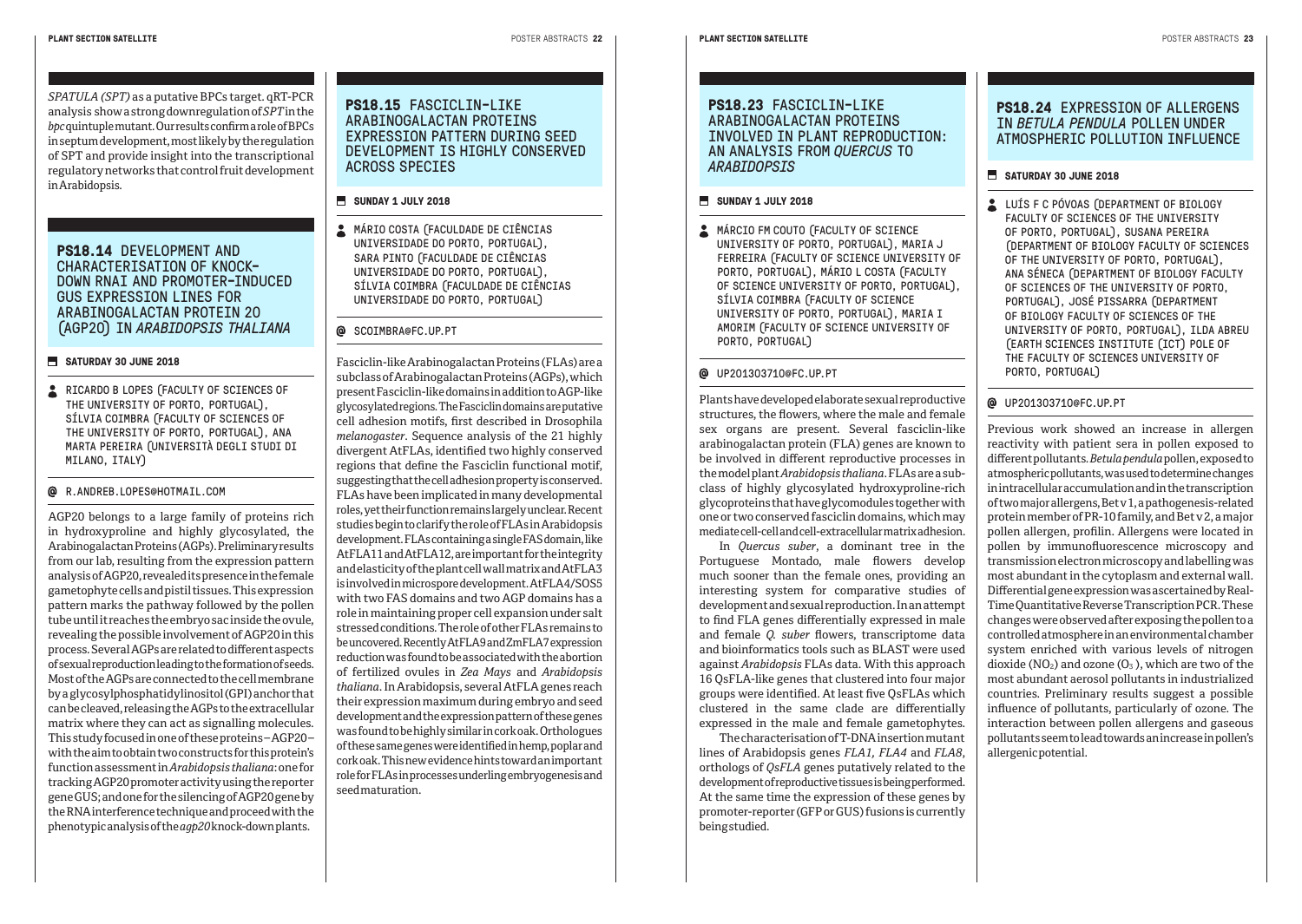#### **SUNDAY 1 JULY 2018**

 $\triangle$  MARA CUCINOTTA (DIPARTIMENTO DI BIOSCIENZE UNIVERSITÀ DEGLI STUDI DI MILANO, ITALY), STEFANO GATTI (DIPARTIMENTO DI BIOSCIENZE UNIVERSITÀ DEGLI STUDI DI MILANO, ITALY), CARMINE DE PAOLA (DIPARTIMENTO DI BIOSCIENZE UNIVERSITÀ DEGLI STUDI DI MILANO, ITALY), VICENTE BALANZÁ (INSTITUTO DE BIOLOGÍA MOLECULAR Y CELULAR DE PLANTAS UNIVERSIDAD POLITÉCNICA DE VALENCIA, SPAIN), DIANA RIGOLA (REPRODUCTIVE TRAITS KEYGENE, NETHERLANDS), PETER VAN DIJK (REPRODUCTIVE TRAITS KEYGENE, NETHERLANDS), MARCEL PRINS (REPRODUCTIVE TRAITS KEYGENE, NETHERLANDS), LUCIA COLOMBO (UNIVERSITÁ DEGLI STUDI DI MILANO, ITALY)

#### **MARA CUCTNOTTA@UNTMITT**

Post-transcriptional repression mediated by miRNAs is a key regulator of developmental processes in all Eukaryotes. In plants, miRNAs repression can act in two different ways: by RNA cleavage or through translational repression. While many factors involved in RNA cleavage has been identified, only the ARGONAUTA1 (AGO1)-RISC complex and ALTERED MERISTEM PROGRAM 1 (AMP1) proteins have been related with translational repression. However, it remains unclear how AGO1 and AMP1 factors are interrelated and how they associate to endoplasmic reticulum (ER) to interfere with ribosomes.

To address this question, we investigated the role of VACUOLAR PROTEIN SORTING-ASSOCIATED PROTEIN 13 (VPS13), a membrane-associated protein known to be involved in cytosolic vesicles trafficking in human and yeast, whereas its function in plant has been until studied only in root development. By analysing the ovule phenotype of the *vps13-1* insertional mutant, we observed that most of mature ovules show a clear outgrowth of the inner integuments and an arrest of the outer integuments. This condition was similarly identified in *ago1* and in *amp1* mutant, suggesting that *VPS13* may be involved in the same pathway. Furthermore, we found that the three proteins exhibit the same localization patterns on the ER and that both AGO1 and AMP1 were able to interact with the C-terminal part of VPS13 protein. These results strongly support the idea of VPS13 as a new component of the miRNA-mediated translation inhibition complex. Ongoing experiments are aimed to identify targets of VPS13-AGO1-AMP1 complex whose regulation by miRNA is required proper ovule development.

#### **PS18.26** REGULATION OF SPOROGENESTS THROUGH AUXIN-DEPENDENT PATHWAYS

#### **SATURDAY 30 JUNE 2018**

SILVIA MANRIQUE (UNIVERSITÁ DEGLI STUDI DI MILANO, ITALY), FRANCESCA LOPEZ (UNIVERSITÁ DEGLI STUDI DI MILANO, ITALY), LUCIANA G FERREIRA (UNIVERSITY OF BRASÍLIA, BRAZIL), MARTA A MENDES (UNIVERSITÁ DEGLI STUDI DI MILANO, ITALY), LUCIA COLOMBO (UNIVERSITÁ DEGLI STUDI DI MILANO, ITALY)

#### @ STIVTA.MANRTOUF@UNTMT.TT

Unlike animals, plants generate their germlines during post-embryonic development. Starting from a single somatic cell, the germline is established through a differentiation process known as sporogenesis. Sporogenesis requires a finely tuned spatio-temporal orchestration of transcriptional and hormonal mechanisms controlling cell proliferation and differentiation. So far, the only gene known to abolish sporogenesis is NOZZLE/ SPOROCYTELESS (NZZ/SPL). The *nzz/spl* mutant displays male and female sterility due to the absence of micro and megasporogenesis, along with other defects on ovule and integument development.

Although NZZ was discovered in 1999, the molecular mechanism of action of NZZ has been reported recently, revealing that NZZ acts as a transcriptional corepressor by interacting with TOPLESS and TOPLESS-LIKE proteins and TCP (TEOSINTE BRANCHED/ CYCLOIDEA/PCF) transcription factors. However, the genes and processes regulating sporogenesis downstream of NZZ remain largely unknown. Our results show that NZZ is regulating auxin pathways and we have revealed several auxin-related genes regulated by NZZ.

#### **PS18.37** BYEPASS - A ROBUST AND VERSATILE HOMOLOGY-(IN)DEPENDENT MULTI-FRAGMENT ASSEMBLY FOR FUNCTIONAL TRANSGENESIS

#### **SUNDAY 1 JULY 2018**

AMAL J JOHNSTON (JACOBS UNIVERSITY, GERMANY; UNIVERSITY OF HEIDELBERG, GERMANY), OLGA KIRIOUKHOVA (JACOBS UNIVERSITY, GERMANY; UNIVERSITY OF HEIDELBERG, GERMANY), JAMILA BEGUM (JACOBS UNIVERSITY, GERMANY; UNIVERSITY OF HEIDELBERG, GERMANY), ALAGARSAMY M RHAHUL (UNIVERSITY OF HEIDELBERG, GERMANY; THE UNIVERSITY OF SKÖVDE, SWEDEN), GOPESH K BAJRE (JACOBS UNIVERSITY, GERMANY; INDIAN INSTITUTE OF SCIENCE MADRAS (IITM), INDIA), MURUGASAN VENKATESH (UNIVERSITY OF HEIDELBERG, GERMANY), ROMINA GEIGER (NIKON IMAGING CENTER AND COS UNIVERSITY OF HEIDELBERG, GERMANY), PALLAVI PAWAR (UNIVERSITY OF HEIDELBERG, GERMANY), DANAE LARSEN (UNIVERSITY OF HEIDELBERG, GERMANY), JAROSLAW PLAWIAK (UNIVERSITY OF HEIDELBERG, GERMANY), MAI-THU NGUYEN (UNIVERSITY OF HEIDELBERG, GERMANY), ULRIKE ENGEL (NIKON IMAGING CENTER AND COS UNIVERSITY OF HEIDELBERG, GERMANY)

#### AMAL.JOHNSTON@GREENTECHLAB.NET

Stream-lined, robust and rapid gene-stacking methods are crucial in molecular biology. We have generatedByepass, a suite of modules that allow for gene stacking by homology-based cloning in yeast and/or bacteria, or by *in vitro* ligase-dependent or independent DNA assembly. Among others, a palette of GFP-derivatives for reporter fusions have been incorporated, and the constructed >100 modules can help cargo genetic constructs to plant systems for functional analyses. We demonstrate the versatile application of *Byepass* to study development in plant and animal systems. The *Byepass* modules will shortly be fully available to all researchers, and will particularly be resourceful for easy and economical transgenesis in model and crop plants.

#### **PS18.38** *BOECHERA* REVISITED: DEVELOPMENTAL HETEROCHRONY AND EPIGENETICALLY COORDINATED TRANSCRIPTIONAL REWIRING UNDERLIE APOMIXIS

#### SATURDAY 30 JUNE 2018

AMAL J JOHNSTON (JACOBS UNIVERSITY, GERMANY; UNIVERSITY OF HEIDELBERG, GERMANY), OLGA KIRIOUKHOVA (JACOBS UNIVERSITY, GERMANY; UNIVERSITY OF HEIDELBERG, GERMANY), JUBIN N SHAH (UNIVERSITY OF HEIDELBERG, GERMANY), LANXIN LI (JACOBS UNIVERSITY, GERMANY), THOMAS LAUX (ALBERT-LUDWIGS-UNIVERSITY OF FREIBURG, GERMANY), JUAN L MATEO (UNIVERSITY OF HEIDELBERG, GERMANY), HELEN WALLACE (UNIVERSITY OF THE SUNSHINE COAST, AUSTRALIA)

#### AMAL.JOHNSTON@GREENTECHLAB.NET

Successful apomixis – asexual reproduction through seeds – requires coordinated formation of meiotically unreduced female germline and parthenogenesis. Our recent work demonstrated that Boechera apomicts display aberrant upregulation of specific transcription factors including a stem cell regulator crucial for specification of the female meiotic precursor, and a genomically imprinted MADS-box gene. Interestingly, this upregulation is underlined by deregulation of the genes encoding core DNA methylation machinery. In contrast to the previous reports, we provide evidence that initiation of apomeiosis in the apomictic Boechera accessions occurs asynchronously with the ovule development. This heterochrony is accompanied by the gain of gene expression of the transcription factors and downregulation of a few core meiotic genes. Based on changes in DNA methylation footprints and concomitant shifts in gene expression, we propose that epigenetically regulated gene expression alteration during ovule development might likely be a hallmark of soma-to-asexual germline transition and ensuing parthenogenesis in higher plants.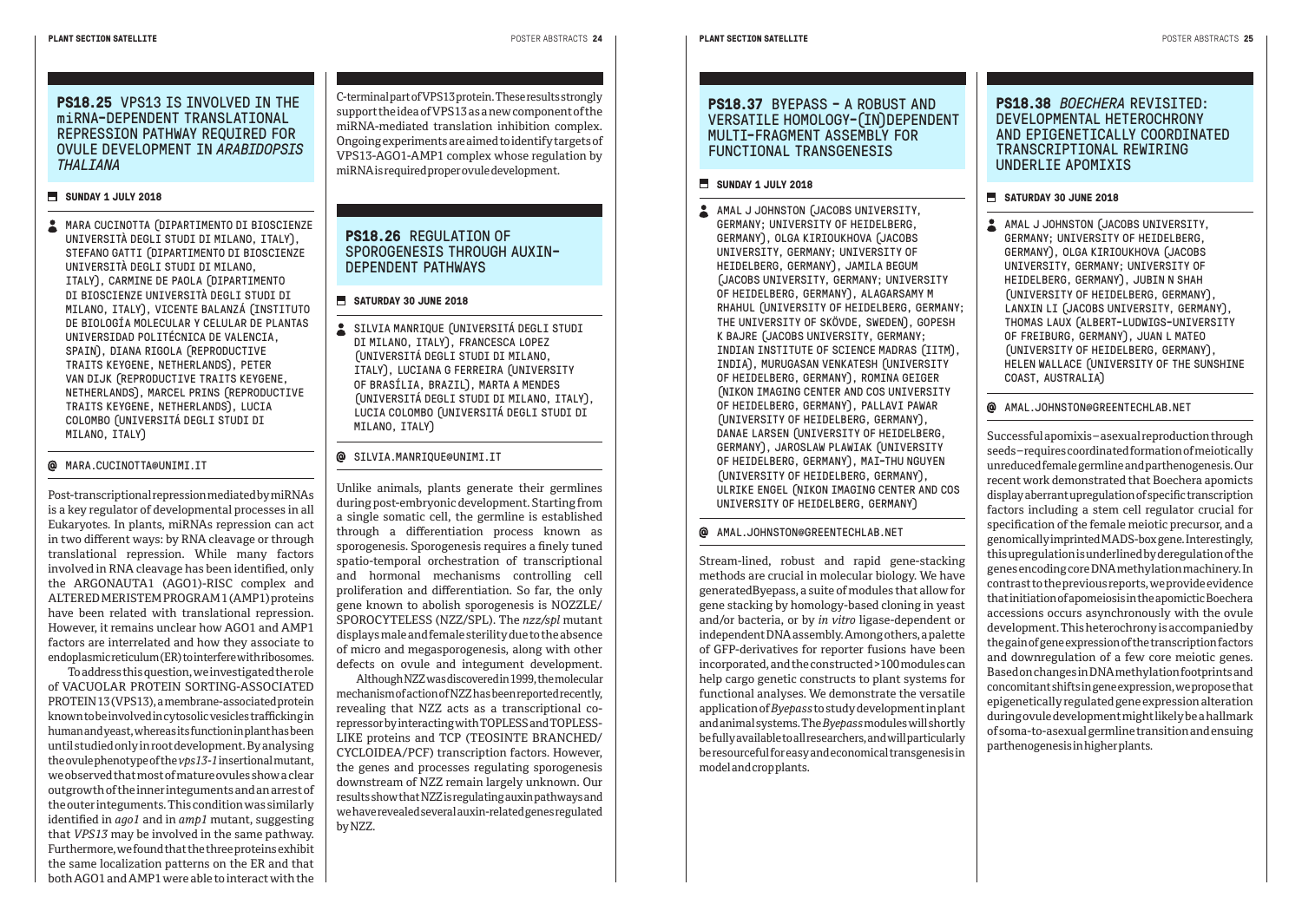## **AUTHOR INDEX**

mar i s

| Albertini, E   | PS18.30         | Jura        |
|----------------|-----------------|-------------|
| Andreuzza, S   | PS18.6          | Lop         |
| Autran, D      | PS18.3          | Lope        |
| Bombarely, A   | PS18.7          | Mar         |
| Callens, C     | PS18.9          | Mas         |
| Coimbra, S     | PS18.19         | Men         |
| Colombo, L     | PS18.1          | Naz         |
| Costa, ML      | PS18.15         | Pere        |
| Costa, MMR     | PS18.20         | Petr        |
| Couto, MFM     | PS18.23         | Pint        |
| Cucinotta, M   | PS18.25         | Plac        |
| Elices, EV     | PS18.17         | Pots        |
| Feijó, J       | PS18.10         | Póv         |
| Ferrandiz, C   | PS18.21         | Rav         |
| Figueiredo, DD | PS18.32         | Silv        |
| Gomez-Mena, C  | PS18.8          | <b>Test</b> |
| Gutkowska, M   | PS18.5          | Tucl        |
| Hiscock, SJ    | PS18.29         | Tvo         |
| Johnston, AJ   | PS18.17, 37, 38 |             |
|                |                 |             |

| Juranic, M         | PS18.31 |
|--------------------|---------|
| Lopes, A           | PS18.28 |
| Lopes, RB          | PS18.14 |
| Manrique, S        | PS18.26 |
| Masiero, S         | PS18.35 |
| Mendes, MA         | PS18.11 |
| Nazari, M          | PS18.27 |
| Pereira, AM        | PS18.16 |
| Petrella, R        | PS18.13 |
| Pinto, SCM         | PS18.4  |
| Placette, CL       | PS18.33 |
| Potsenkovskaya, EA | PS18.36 |
| Póvoas, LFC        | PS18.24 |
| Raviv, B           | PS18.34 |
| Silva, J           | PS18.12 |
| Testillano, PS     | PS18.18 |
| Tucker, MR         | PS18.2  |
| Tvorogova, VE      | PS18.22 |